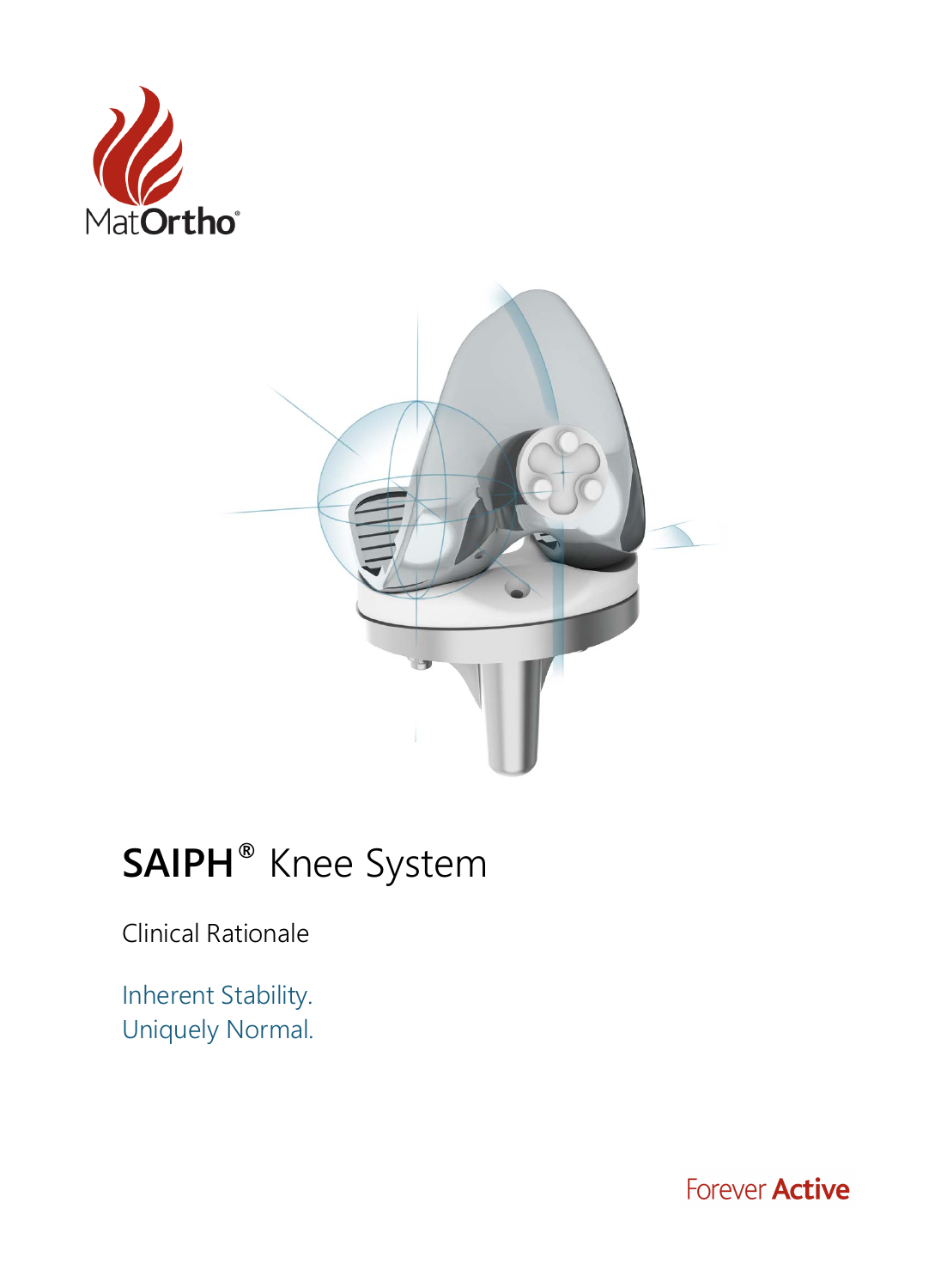# **Contents**

|                   | Introduction                                        | 3              |
|-------------------|-----------------------------------------------------|----------------|
| $\overline{2}$    | Principles of the SAIPH® 'Medially Stabilised' Knee | 3              |
| 3                 | Clinical Heritage: Success of the MRK™              | $\overline{4}$ |
| 4                 | Clinical Function of the SAIPH® Knee                | 5              |
| 5                 | Patient Reported Outcome Measures (PROMs)           | 8              |
| 6                 | Patient Satisfaction with the SAIPH® Knee           | 10             |
| $\overline{7}$    | Longevity of the SAIPH® Knee                        | 11             |
| 8                 | Orthopaedic Data Evaluation Panel (ODEP)            | 13             |
| 9                 | Summary: Supporting Evidence-Based Decisions        | 14             |
| 10                | Key Literature                                      | 15             |
| $12 \overline{ }$ | References                                          | 17             |
| 13                | <b>Notes</b>                                        | 19             |

## Patents

EP1329205 / US6869448

#### Manufactured by MatOrtho Limited

19/20 Mole Business Park | Randalls Road | Leatherhead | Surrey | KT22 7BA | UK

T: +44 (0)1372 224 200 [| info@MatOrtho.com](mailto:info@MatOrtho.com) 

For more information visit: [www.MatOrtho.com](http://www.matortho.com/)

#### © MatOrtho Limited 2022

All rights reserved. No part of this publication may be reproduced or transmitted in any form or by any means, electronic or mechanical, including photocopy, recording or any information storage and retrieval system.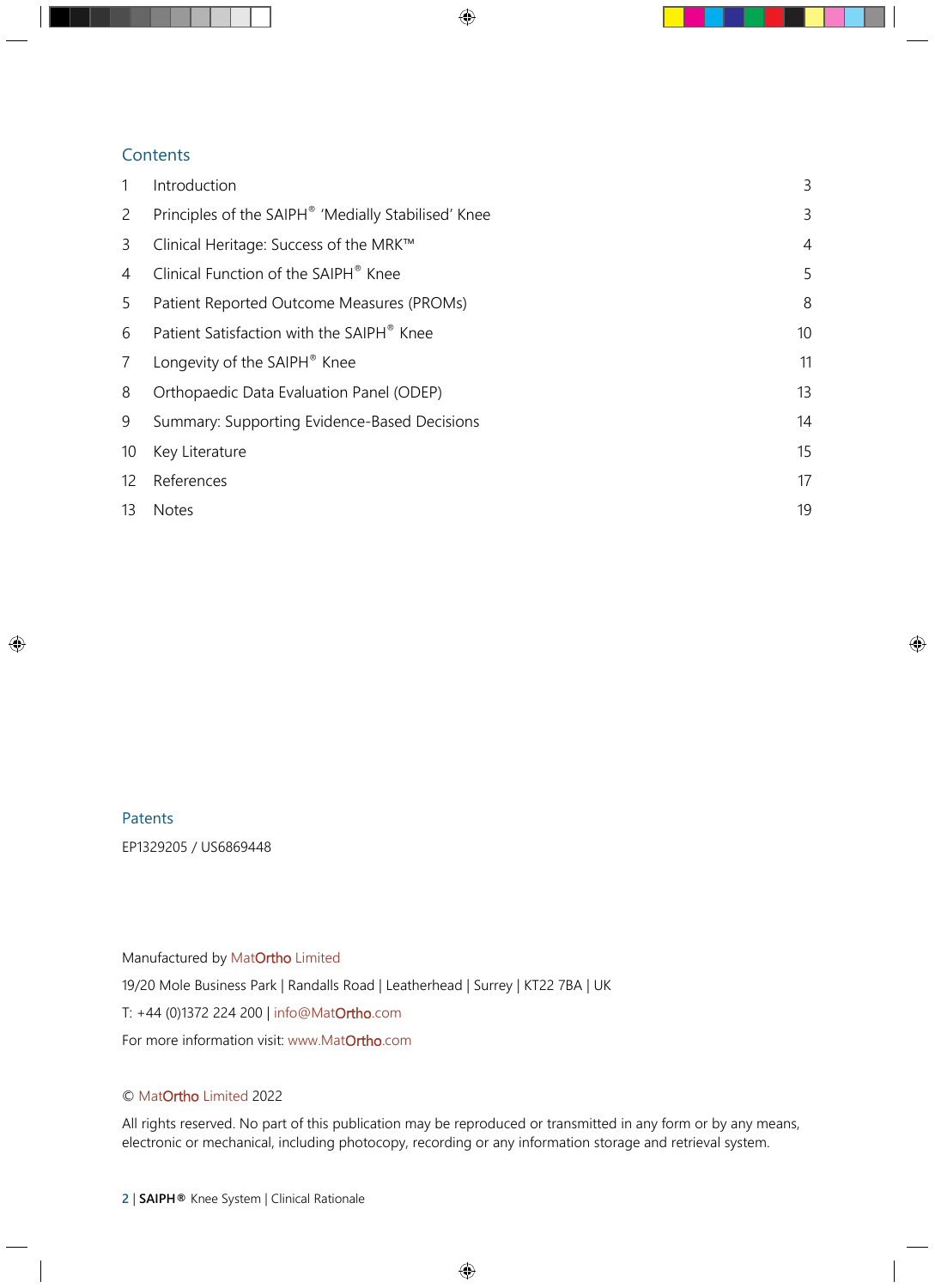# 1 Introduction

The SAIPH® Knee is a 2nd generation medial ball-and-socket knee. It is an evolved design based on the clinically successful Medial Rotation Knee™ (MRK™) that has been used since 1994. Like the MRK™, the SAIPH® Knee was designed on the principle that by providing natural asymmetry across all three compartments, better function and increased patient satisfaction can be achieved without the compromises of other total knee replacement (TKR) designs. The design principle was proven with the Medial Rotation Knee™ and is now demonstrated with the SAIPH® Knee.

#### **The SAIPH® Knee has been in clinical use since 2009 with over 10,00[0](#page-16-1)**<sup>1</sup> **knees implanted worldwide**

# 2 Principles of the SAIPH® 'Medially Stabilised' Knee

## Tibiofemoral Articulation

The SAIPH® Knee design is based on the principle of medial stability in the normal knee, which has been described in historical literature<sup>2</sup> and widely in recent literature<sup>3,[4,](#page-16-4)[5](#page-16-5)</sup>. In normal, healthy knees the shapes of the medial and lateral tibial condyles are different: the medial side is concave; the lateral side is convex. Stability is provided collectively by the collateral ligaments (MCL and LCL), both cruciate ligaments (ACL and PCL) and the menisci. The shapes of the articular surfaces and the arrangement of stabilising soft tissue structures collectively provide greater stability about the medial condyle. Knee flexion is accompanied by axial rotation of the femur with respect to the tibia, which is achieved with a limited freedom for antero-posterior (AP) movement of the lateral femoral condyle relative to the tibia.

Stability throughout flexion is crucial to normal knee function: a knee with a deficient ACL or medial meniscus, for example, is likely to be unstable and may require corrective surgery. Standard TKRs require removal of the menisci, ACL and commonly the PCL, and they do not fully substitute for their functions. Those that intend to retain the PCL may not reliably do so $6$ .

The SAIPH® Knee is different: it substitutes for **all** the removed structures. Inherent stability is provided throughout the full range of motion (ROM) with a medial deep-dish ball-and-socket articulation<sup>7</sup>. A semiconforming lateral articulation permits AP translation during activities that require it while limiting excessive (unnatural) movement<sup>7</sup>.

This clinical rationale describes the **clinical evidence** that the SAIPH® Knee provides **inherent stability, a near normal tibiofemoral kinematic pattern** and **no restriction to the patient's range of motion.** It also describes data that links these features to a **demonstrably higher rate of patient satisfaction.**

## Patellofemoral Articulation

Whether or not the patella is resurfaced, TKR surgery includes replacing the patellofemoral articulation. Hence, the patellofemoral joint (PFJ) design is equally important for any high-functioning TKR device.

The normal trochlea is lateral to the midline<sup>8,[9](#page-16-9)</sup> and with an asymmetric patella the normal patella tracks laterally in flexion<sup>9,10</sup>. The lateralised patella also plays a role in stabilising the lateral tibiofemoral articulation.

Most standard TKR devices are restricted to a centrally located trochlea – a necessity for standard femoral condylar design<sup>11</sup> – and the resulting patella tracking does not compare well to the normal knee<sup>12</sup>. The SAIPH® Knee, however, features a physiologically lateralised trochlea, like the MRK<sup>11,12</sup>, which exhibits a similar amount of lateral patella translation during flexion as patients without a TK[R12.](#page-16-12)

With the right trochlea design, choosing not to replace the patella has not been shown to influence outcomes<sup>13</sup>. Nevertheless, the SAIPH® Knee is available with the same unique saddle-shaped patella, which can rotate to match the femur for a fully conforming interface, and has 40 years of successful clinical heritage<sup>13,[14,](#page-16-14)[15,](#page-16-15)[16,](#page-16-16)17</sup>. The SAIPH® Knee is also available with a cemented dome-shaped patella button.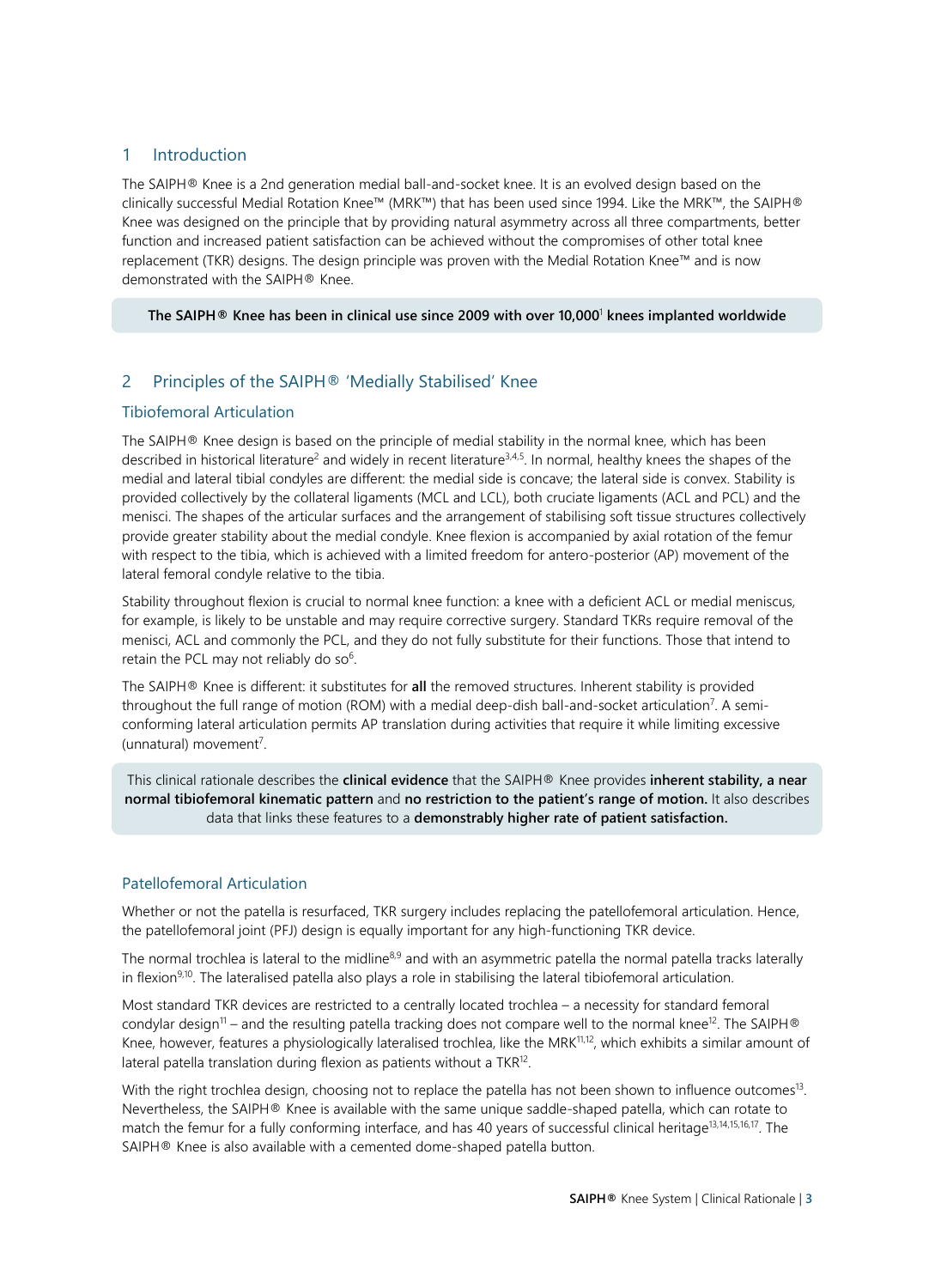# 3 Clinical Heritage: Success of the MRK™

The MRK™, also manufactured by MatOrtho® (previously Finsbury), is the original 1994 'medial ball-and-socket knee' and remains in popular use. The clinical success of the MRK™ has strong relevance as a 'proof of concept' to the expected long-term outcomes for the SAIPH® Knee, which is an evolution of the original design.

Overall, the MRK™ has been shown to provide greater inherent stability than comparator devices<sup>18,[19,](#page-16-19)20</sup>. Patients with a medially stabilised knee notice the difference, and express that they prefer the design over posteriorsubstituting (PS), cruciate retaining (CR) and mobile designs, citing feelings of stability, normality and strength on stairs as reasons for their preference<sup>21,22</sup>. With its lateralised trochlea<sup>11</sup> the MRK™ exhibits a more normal patellar function<sup>12</sup>. It provides better restoration of ROM when compared to a standard PS knee design<sup>23</sup> and mean ROM is equal that of a 'high-flex' knee<sup>24</sup>. When compared to all other TKR designs, NJR collected patientreported outcome measures (PROMs) show that the benefits of the MRK™ are reflected in higher functional scores<sup>22,[23](#page-16-23)</sup> and improved rates of success and satisfaction when compared to other TKRs<sup>20,22</sup>. The MRK™ also provides better high-end function for categories of daily living, sport and exercise, movement and lifestyle included in the total knee function questionnaire (TKFQ). In this questionnaire, patients who received an MRK™ have scored significantly better 1 and 2 years postoperatively than counterparts who had received the most commonly used standard PS knee in the UK at the time<sup>23</sup>.

Survivorship for the MRK™ is the best of all TKR devices available: it has been reported with the LOWEST revision rate of ALL TKRs in the NJR more times than any other brand – 50% of all reporting instances since the NJR started reporting device brands in its 2009 Annual Report<sup>16,24</sup>. In the most recent 18<sup>th</sup> Annual Report (2021), the MRK™ has the *lowest* revision rate of all TKR brands at 17 years, the longest time point reported by the NJR, with a revision rate of 3.23% (95% CI: 2.69-3.87)<sup>17</sup>.

The MRK™ has an ODEP 15A rating for its use with and without the saddle-shaped patella  $^{25}$ .

## **The MRK™ has the LOWEST revision rate of all TKR brands at 17 years: 3.23% (95% CI 2.69-3.87)** [17](#page-16-17) **and is awarded an ODEP 15A rating**[25](#page-16-25)**.**

The **SAIPH®** Knee has evolved from the original ball-and-socket device (MRK™) to incorporate all features associated with the clinical success of the concept**. It is the only TKR in the world designed wholly for the medially stabilised concept** without compromise, inherited or to accommodate other bearing options.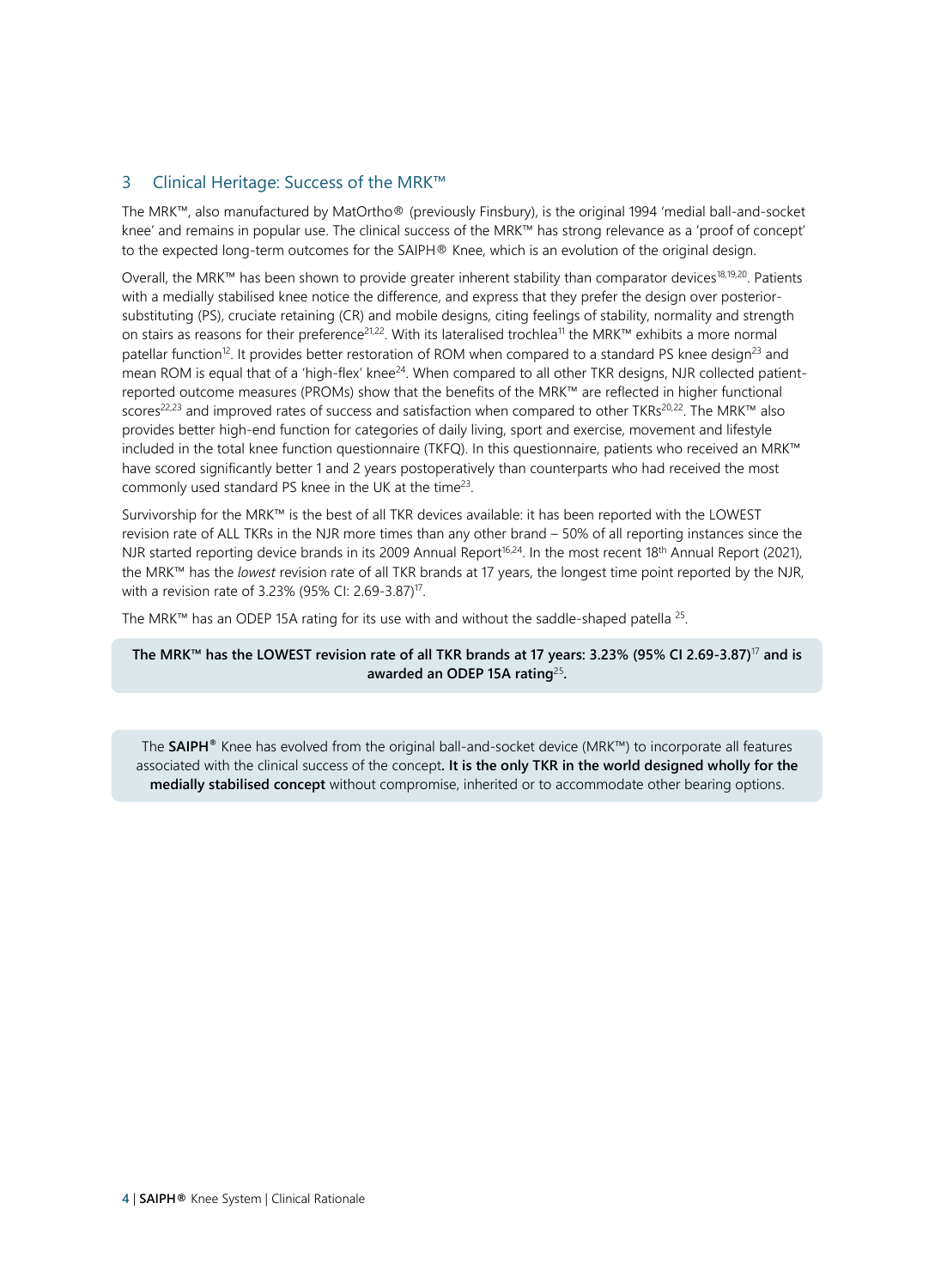# 4 Clinical Function of the SAIPH® Knee

## Normal Pattern of Movement (Knee Kinematics)

Balancing stability with freedom of movement is a principal goal of TKR design. How well a TKR achieves this can be determined by evaluating the pattern of movement in patients' knees during well-selected activities.

To evaluate the kinematics of the SAIPH® Knee, a consecutive series of one surgeon's first 14 patients (mean 69 years old, range 51-83), with no exclusions were assessed using video fluoroscopy at a minimum 24 months postoperatively<sup>7</sup>. Study participants were asked to perform clinically relevant functional activities, including: a full internal-to-external pivot standing on the affected leg to show the AP extents of medial and lateral condyles with large torque while under load; a kneeling activity to establish full passive flexion; lunge and step-up/down activities to establish ROM and AP stability in both condyles for the loaded knee.

In all activities the SAIPH® Knee exhibited an asymmetric pattern of movement: the knee was AP stable on the medial side and lateral translation was permitted when required (Figure 1[\)](#page-16-7)<sup>7</sup>.

#### **The pattern of movement in the SAIPH® Knee during flexion is asymmetric, like the normal knee.**





#### Range of Movement

The patients studied using fluoroscopic evaluation exhibited a passive postoperative mean ROM of 127° (range 100°-155°) and a mean active weight-bearing ROM of 121° (range 97°-151°[\)7](#page-16-7) . These values demonstrate that the SAIPH<sup>®</sup> Knee permits the maximum flexion that would be expected in a normal knee (152°-154° flexion)<sup>26</sup>.

In a 60-patient study by three surgeons that compared the SAIPH® Medially Stabilised Knees to CR, PS and deep-dish knees, ROM was higher in the SAIPH® Knees although not significant (mean 110° SAIPH® vs. mean 106° other knees[\)27.](#page-16-27) One surgeon comparing early use of the SAIPH® Knee to his established successful practice with a contemporary CR knee found that SAIPH® Knee patients achieved a similar ROM (mean 115°) to those receiving the CR knee (114°), with SAIPH® Knee patients showing a greater improvement from pre-op to oneyear post surgery (12.4° SAIPH® vs 6.5° CR), although this was not statistically significant<sup>28</sup>. A mean ROM of 124° was reported in a 4-centre 206-patient cohort at 2 years follow-up<sup>29</sup>, and a later publication reported that the mean ROM of 124° was maintained and this was reported for the first 100-patients reaching 5-years from 2 centres [30.](#page-17-1) A mean ROM of 119° (maximum 145°) was reported in a 13-hospital 318-patient study at 2-years follow  $up^{32}$ .

#### **The SAIPH® Knee allows for the same maximum flexion that would be expected in a normal knee.**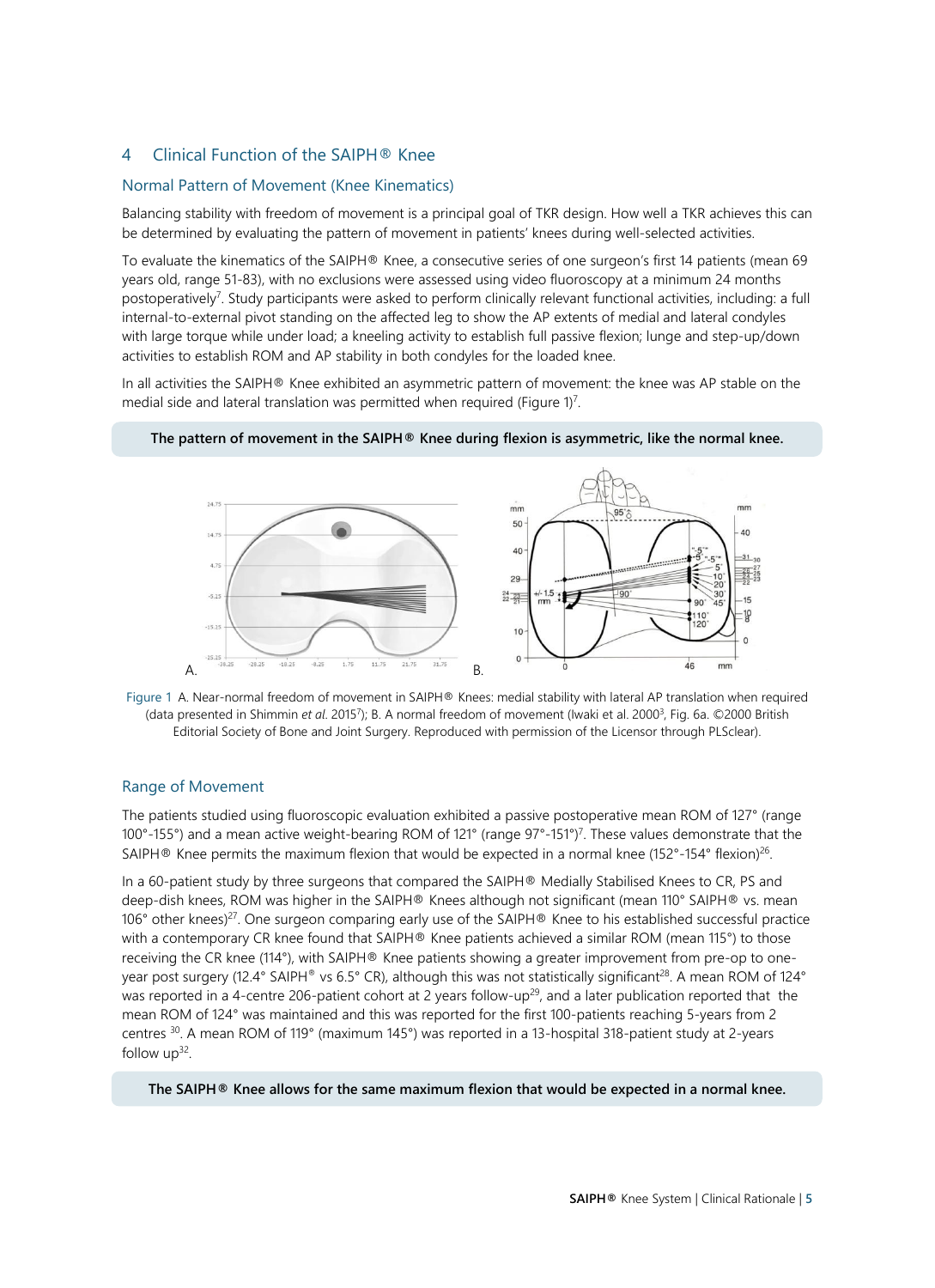## **Stability**

A 'medial pivot' design implies that a TKR should always exhibit a medial centre of rotation. But this is *not* the case: the normal knee centre of rotation is not static and, in some activities, lateral AP translation is suppresse[d4.](#page-16-4)  The fundamental and essential characteristic of a normal knee is that it is *always* stable – *throughout* flexion. In the native knee, the provision of stability by the articular shapes and constraining tissues is greatest on the medial side but all compartments including the lateral and patellofemoral compartments contribute to stability. If any compartment is neglected, the outcome is compromised. As such, the defining principle of MatOrtho® ball-and-socket knees is the provision of **full-ROM stability**. Because this is achieved with a medial deep-dish ball-and-socket articulation the concept is better termed 'medially stabilised'. However overall stability is achieved with appropriate constraint in *all* compartments, and this is demonstrated by assessment of total knee AP stability throughout ROM.

#### **The defining characteristic of MatOrtho® ball-and-socket knees is provision of full-ROM stability.**

Patients studied using fluoroscopic evaluation exhibited no paradoxical anterior translation of the femoral condyles during flexion in any activity, confirming the design intent for inherent full ROM stability (Figure 1)<sup>[7](#page-16-7)</sup>. This feature is also confirmed in the 5-year follow up of 100 knees by Katchky *et al*., who found no incidence of symptomatic AP instability in patients<sup>30</sup>.

In a study of 64 patients (mean age 72 years; mean follow-up 33.7 months) with four different knee designs (rotating platform LCS design, DePuy; cruciate retaining Triathlon, Stryker; medially stabilised knees SAIPH® Knee and MRK™, MatOrtho®) sagittal stability was measured at four degrees of flexion: 0°; 30°; 60°; and 90°, to examine the effect of design on mid-flexion stability<sup>33</sup>. Sagittal stability was similar in all four groups in full extension; however the MRK™ and SAIPH® Knee designs showed significantly improved stability in the midrange of flexion (30–60°) (Figure 2)<sup>33</sup>.



Figure 2 Sagittal stability for 4 knee designs at different degrees of flexion<sup>33</sup>.

In a separate similar study of 60 patients with four TKR designs (medially stabilised, cruciate retaining '1', cruciate retaining '2' and cruciate retaining 'deep dish') sagittal stability was measured using the KT1000 at 30° and 90[°27.](#page-16-27) Patients were recruited from three centres (three surgeons each implanting 10 SAIPH® Knees and 10 comparative knees). Patients were matched for age, gender, BMI and time to follow-up. When comparing medially stabilised knees (SAIPH® Knee) to cruciate retaining '1' knees, AP movement was significantly less in the SAIPH® Knees at both 30° (p=0.037) and 90° (p=0.030)<sup>27</sup>. When comparing SAIPH® Knees to cruciate retaining '2' knees, AP movement was significantly less in the SAIPH® Knees at 30° (p=0.013) and less at 90° although not significant (p=0.156)<sup>27</sup>. When comparing SAIPH® Knees to cruciate retaining 'deep dish' knees, AP movement was significantly less in the SAIPH® Knees at both 30° (p=0.030) and 90° (p=0.048)<sup>27</sup>. When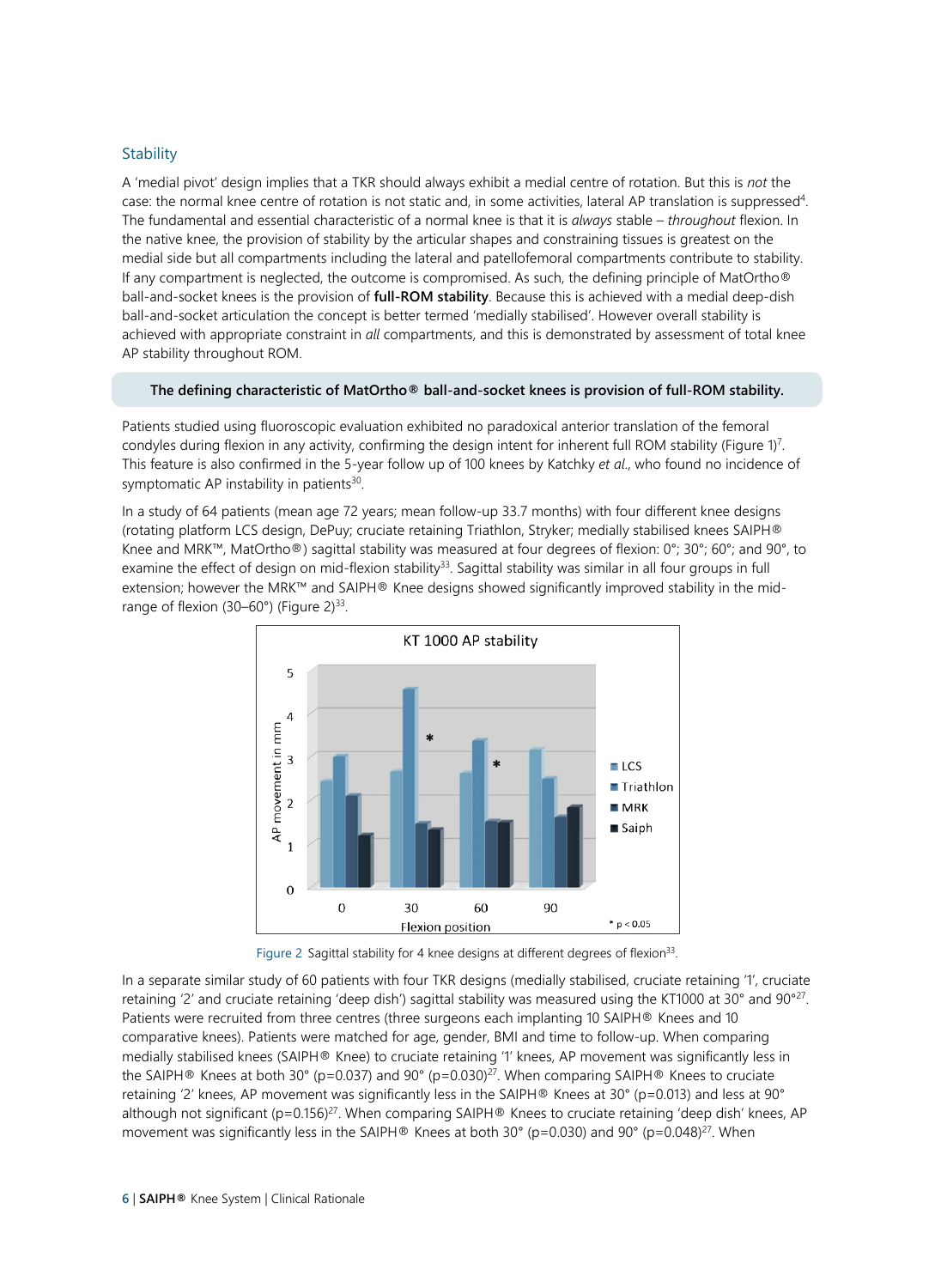comparing all SAIPH® Knees to all non-medially stabilised knees, AP movement was significantly less in the SAIPH® Knees at both 30 $^{\circ}$  (p=0.003) and 90 $^{\circ}$  (p=0.008)<sup>27</sup>.

To compare surgeons' perception of sagittal anteroposterior (AP) stability after total knee replacement, 60 videos were taken of an AP drawer test of 60 patients performed by an examiner who was blinded as to what knee design each patient had received. Nine surgeons, who were blinded as to what knee design each video presented, were asked to grade the stability of all knees by determining whether they exhibited <5mm, 5-10mm or >10mm AP translation. Results demonstrated that the SAIPH® Knees were consistently perceived to be more stable than the cruciate retaining and 'deep dish' designs: 74% stable SAIPH® Knees vs. 38-40% other knee types (Figure 3) [27.](#page-16-27) 





Figure 3 Stability assessment of 60 patients with four designs of knee, finding 74% of SAIPH® Knees were stable in contrast to 40% or less for other knee designs<sup>27</sup>.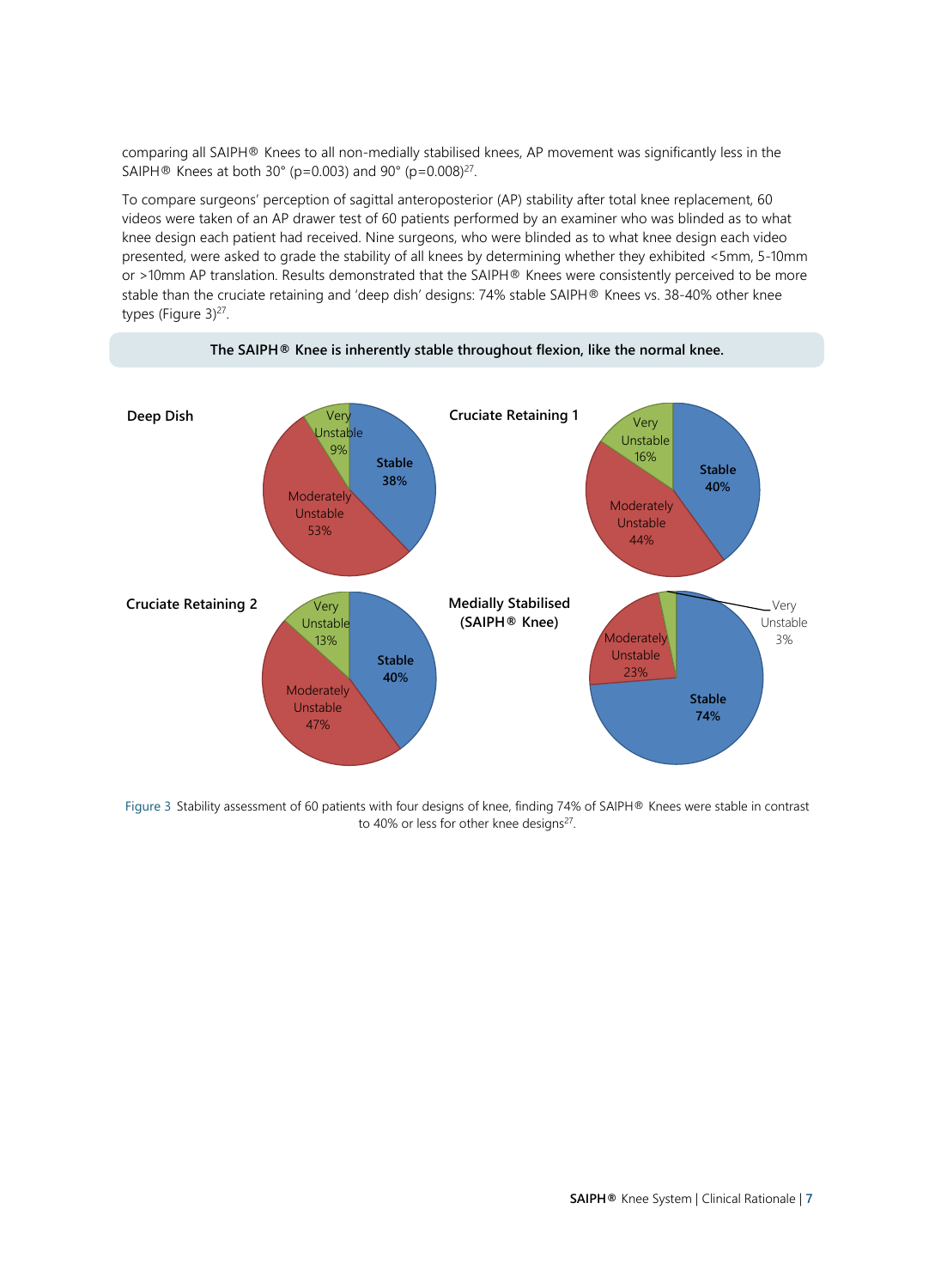# 5 Patient Reported Outcome Measures (PROMs)

The early consecutive series of patients participating in the fluoroscopic evaluation reported PROMs outcomes including mean (range): KOOS pain, 92 (69-100); KOOS symptoms, 91 (82-100); KOOS daily activities, 91 (72-100); KOOS sports, 62 (0-100); KOOS QoL, 78 (38-100)<sup>7</sup>. These values are excellent when compared to reference mean values from a non-osteoarthritic population of similar age<sup>35</sup>.

Between December 2015 and July 2019, 588 knees (549 patients) were enrolled into a multicentre study by 15 independent non-inventor surgeons in 13 hospitals. At the time of reporting, 293 knees (274 patients) patients had completed a minimum of 2-years post-operation<sup>32</sup>. Demographics were indicative of a standard TKR population: average age 68 years (46-92), 52% female, mean BMI 31 (15-59). The study collected patient reported outcome measures (PROMs) including KOOS, OKS, UCLA Activity and EQ5D-5L and range of motion preoperatively and 1 and 2 years postoperatively. The Forgotten Joint Score and 3 satisfaction questions were taken at the 1 and 2-year intervals. Surgical details, comorbidities, complications and radiological assessment were also completed. Improvements were observed for all outcome measures, consistently achieving excellent scores<sup>32</sup> based on expectations from population studies<sup>35</sup> (Figure 4). PROMs data for 381 patients from this same cohort is also described in followed-up at 1 year in Eckhard *et al*. [36.](#page-17-5) 



Figure 4 Improvements in all PROMs scores from a 274-patient SAIPH® Knee cohort at 2-year follow-up<sup>32</sup>.

A study of 206 patients (mean 67 years old) followed up to 2 years from 4 centres reported on outcomes including the Oxford Knee Score (OKS), Kujala score, KOOS scores and EQ-5D visual analogue scale and found significant health gains in all measures with 95% responding good to excellent in the OKS according to the 'Kalairajah' method of categorising the OKS<sup>34</sup> (mean: OKS 42.8, health gain 19; KOOS pain 92; KOOS symptoms 87.8; KOOS daily living 91.6; KOOS sports 66.5; KOOS QoL 82)<sup>29</sup>.

Five-year postoperative data for a cohort of 100 SAIPH® Knees (92 patients; mean 68 years old) performed in two centres has been reported<sup>30</sup>. Patient-reported outcome measures included the KOOS, WOMAC, Oxford Knee Score, Forgotten Joint Score (FJS) and the EQ-5D score<sup>30</sup>. The data for this cohort showed significant improvement postoperatively ( $p$ <0.0001) for all PROMs measures<sup>30</sup>, including excellent OKS (mean 44) and KOOS scores (mean pain 94.7; symptoms 92.4; daily living 93.5; sports 71.3; QoL 82.2)<sup>30</sup>. This study also reported a similar Forgotten Joint Score (mean  $75.3^{30}$ ) to that found in the single-surgeon comparative study (mean 79.9)<sup>28</sup>, commenting that this score is considerably better than previously reported TKR cohorts<sup>37</sup> and equal to reports for unicondylar knee arthroplasty (UKA) patients $38$ .

#### **SAIPH® Knee patients are consistently achieving excellent outcomes in all PROMs.**

In their KT1000 study of 64 patients with four knee designs, Munir *et al*. also measured Oxford knee score, WOMAC knee score, SF12 and Kujala patellofemoral knee scores and found better patient-reported satisfaction and functional scores in the MRK™ and SAIPH® Knee than rotating platform and cruciate retaining designs<sup>33</sup>.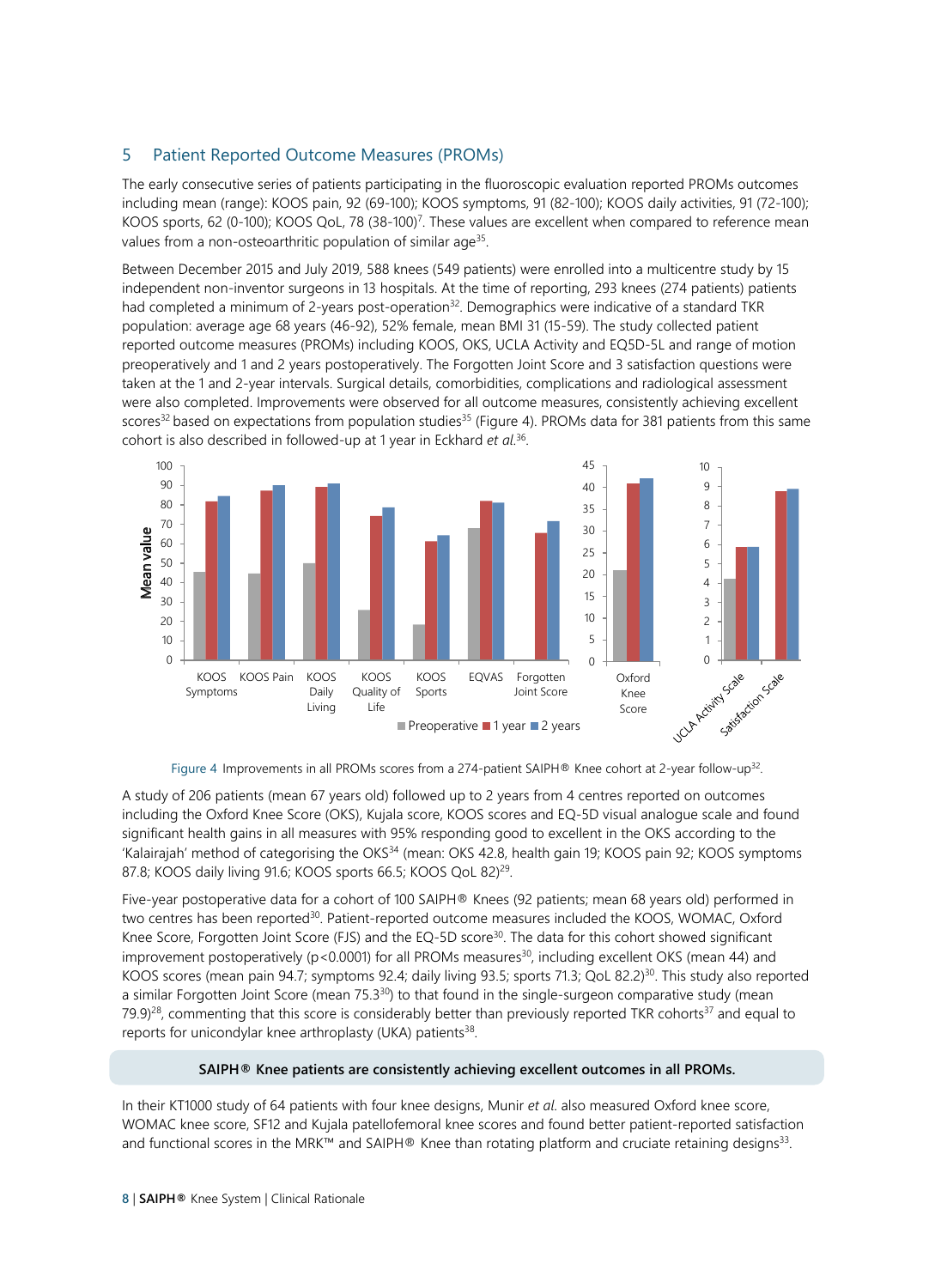In their stability study of 60 patients Jacobs *et al*. found a significant difference in WOMAC score (p=0.016), Oxford Knee Score (OKS; p=0.015), short-form KOOS (p=0.040) and Forgotten Joint Score (FJS; p=0.009) between the SAIPH® Knee and all non-medially stabilised knees<sup>27</sup>. When comparing all stable and unstable knees in their study, highly significant correlations were found between stable knees and better scores (KOOS pain, p=0.008; KOOS daily activities, p=0.012; KOOS sport, p=0.001; WOMAC pain, p=0.004; WOMAC function, p=0.018; WOMAC overall, p=0.0; OKS, p=0.0; and FJS, p=0.049)<sup>27</sup>.

#### **SAIPH® Knee patients are associated with better scores than other TKR designs.**

To objectively determine whether or not use of the SAIPH® Knee would benefit patients, one surgeon performed a consecutive series of 103 patients, randomly selected to receive a cruciate retaining (CR) knee (Vanguard, Zimmer Biomet) established in the surgeon's practice (50 knees) or the SAIPH® Knee that was new to the practice (53 knees)<sup>28</sup>. PROMs were the primary outcome measure for the study and included the KOOS, KOOS-12, KOOS-Shortform, KOOS-Jr, WOMAC, OKS, EQ-5D-5L and UCLA Activity Scale pre-operatively and at 1-year follow-up and the FJS and VAS-Satisfaction at 1-year follow-up. There was no significant difference between groups for the majority of the commonly-used PROMs measures. However, the SAIPH® Knee patients reported significantly better (p<0.05) outcomes for KOOS Quality of Life sections and concerning whether or not they had modified their lifestyle to avoid activities potentially damaging to their knee. Furthermore, patients scored significantly better for the Forgotten Joint Score overall 79.9 for the SAIPH® Knee group compared to 63.8 for the CR knee group ( $p=0.005$ ), with significantly better scores for 8 of the 12 questions (sitting on a chair, p=0.001; walking for more than 15 minutes, p=0.011; taking a bath, p=0.003; travelling in a car, p=0.004; walking on uneven ground,  $p=0.018$ ; standing up,  $p=0.016$ ; doing housework,  $p=0.001$ ; and taking a walk/hiking, p=0.003). For all remaining questions (in bed at night, climbing stairs, standing for a long time and doing favourite sport) the SAIPH® Knee group scored better than the CR group but without statistical significance.

While both implants performed well with equivalent clinical and functional outcomes to other successful contemporary knee designs, there was a difference in the high-end functionality measures. SAIPH® Knee patients reported that they were less likely to modify their lifestyle to accommodate their knee replacement, more likely to 'forget' their knee in everyday life and to report a better quality of life 1-year after their surgery.





Figure 5 SAIPH® Knee patients are more likely to 'forget' their artificial joint during everyday activities: (a) mean Forgotten Joint Score (FJS) for patients in the SAIPH® and CR knee groups reported by French *et al*. [28](#page-16-28) and (b) responses to individual questions of the FJS for SAIPH® and CR groups based on raw data presented by French *et al*. [28.](#page-16-28) \*Each question has 5 responses scored 0 (never aware of their artificial joint) to 4 (mostly aware of their artificial joint). The FJS for each patient is produced using the sum of all scores divided by the number of questions answered by the patient. The mean score is multiplied by 25 to obtain a score out of 100 and is then subtracted from 100 to indicate a higher degree or 'forgetting' the artificial joint<sup>39</sup>. Values in graph (b) were produced in a comparable way but using mean score for each individual question.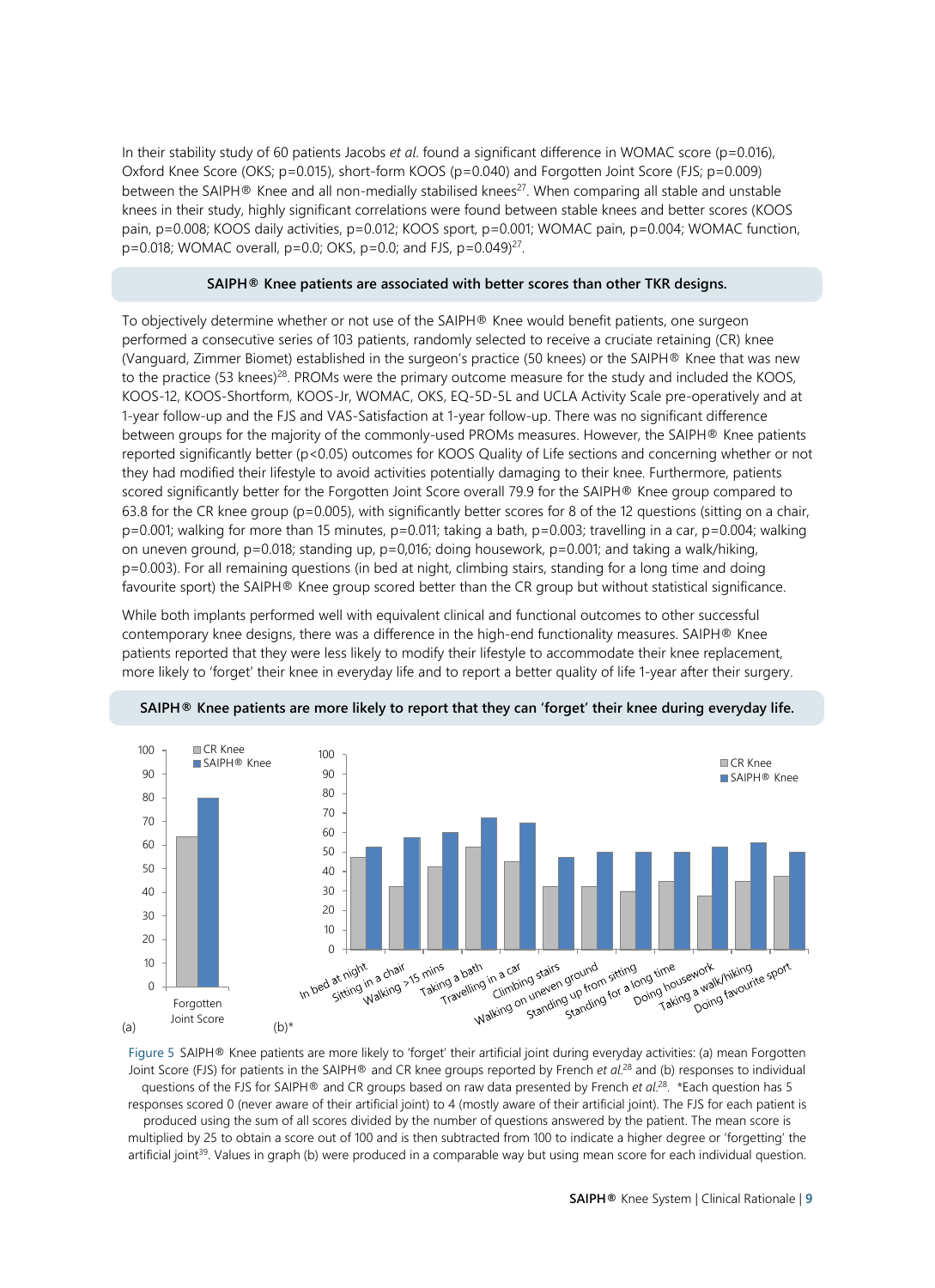# 6 Patient Satisfaction with the SAIPH® Knee

In their 2-year follow up study, Walter *et al*. used a visual analogue scale (VAS) for patient satisfaction and found that 95.3% responded positively (responding 8-10 on a 10-point scale), which they commented was unusual in their previous knee cohorts and was equivalent to satisfaction responses for their own hip cohorts (95.2%) at the same timepoin[t29.](#page-17-0) In their stability study of 60 patients Jacobs *et al*. found that patients with SAIPH® Knees were more likely to be satisfied with their outcome than patients with non-medially stabilised knees (>7.5 VAS satisfaction: 97% SAIPH® vs 83% other; p=0.08), which became significant (p=0.048) when comparing all stable to all unstable knees in their study<sup>27</sup>. In one surgeon's consecutive series comparing SAIPH® patients with those who had received his established device, SAIPH® patients scored mean 9.3 on the same VAS-satisfaction scale<sup>28</sup>.

In their 5-year postoperative data for a cohort of 100 SAIPH® Knees, Katchky *et al*. found that when asked: "How would you describe the results of your operation?" (Success), 98% of patients responded that the results of their operation were 'good' to 'excellent' (Figure 6) [31.](#page-17-10) In their 274-patient multicentre study, Bare *et al*. reported an equally high degree of satisfaction: 96.4% of patients described the results of their operation as 'good' to 'excellent' (Figure 7)<sup>32</sup>.

When asked "Overall, how are your problems now compared to before your operation?" (Satisfaction), Katchky *et al*. reported that 98% of patients responded with 'much better' (Figure 6) [31.](#page-17-10) Bare *et al*. found 97.2% of their patients said their problems were 'better than before surgery' with 92.6% saying 'much better' 2 years after their surgery (Figure 7) [32.](#page-17-2) Bare *et al*. reported that results were reproducible for all surgeons: median satisfaction for every surgeon's cohort was ≥9 out of 10<sup>32</sup>. Unlike recent reports on patient satisfaction after total knee replacement<sup>40,[41,](#page-17-12)42</sup>, SAIPH® Knee cohorts do not display a 15-20% dissatisfaction rate<sup>27,[28,](#page-16-28)[29,](#page-17-0)[30,](#page-17-1)32</sup>.

## **Unlike recent reports on patient satisfaction after total knee replacement, SAIPH® Knee cohorts do NOT display a 15-20% dissatisfaction rate.**









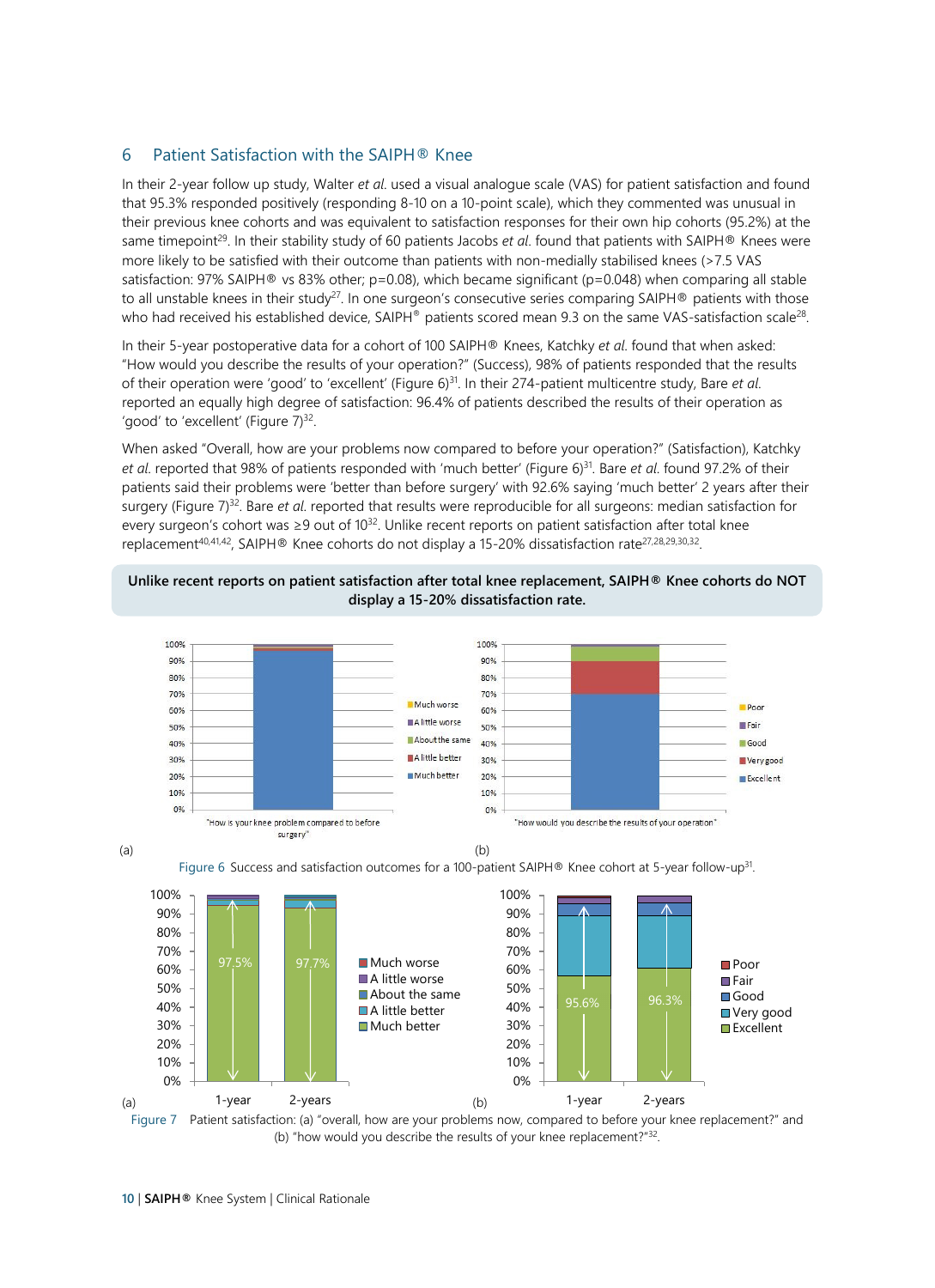# 7 Longevity of the SAIPH<sup>®</sup> Knee

## Secure Fixation

Other manufacturers have introduced a ball-and-socket asymmetric tibial constraint to platforms with a traditional 'keel' tibial design used on unconstrained bearing options. Some have also produced cementless component versions. Higher revision rates<sup>17,43</sup>, particularly tibial loosening<sup>44</sup> have been associated with these combined design characteristics. The MRK™ and SAIPH® Knees include a different fixation design to traditional keel designs, which is intended to support rotational torque at the implant-bone interface.

The first clinical follow up on MRK™ patients who had received the implant from 1994 commented specifically on the matter and showed that the increased congruence of the asymmetric tibial bearing had not increased the rate of loosening<sup>15</sup>. From 15,921 procedures recorded by the NJR over 18.5 years, the MRK™ has been revised for aseptic loosening of the tibia significantly fewer times ( $p$ <0.001) than all other TKRs in the UK<sup>16</sup>.

The SAIPH® Knee features an optimised stem-and-pegs design with a stippled cement interlocking interface with additional anti-rotation fins. From radiographic analysis Katchky *et al*. found no progressive lucent lines, no non-progressive lucent lines >2mm and there were no incidences of osteolysis at 5 years follow-up<sup>30</sup>. Just one SAIPH® Knee has been revised in the UK for aseptic loosening of the tibia, which is below expectations based on all other TKRs in the NJR ( $p=0.282$ )<sup>45</sup>. Radiostereometric analysis (RSA) also indicates stability of the components<sup>46</sup> and this is now supported by low revision rates >5 years follow-up<sup>17,43</sup>.

## Survivorship in Outcomes Studies

In their independent 11-surgeon multicentre study of the SAIPH® Knee, from 408 SAIPH® Knees implanted, Baré *et al.* reported a survivorship of 97.8% at 2 years<sup>32</sup>. In their study of 225 patients, Walter *et al.* reported 98.7% survivorship at 2 years<sup>29</sup>. In their five-year outcomes study from two centres and 100 patients, Katchky *et* al. reported a 98% survivorship<sup>30</sup>. All studies reported comparable complications to other TKR populations<sup>29,[30,](#page-17-1)32</sup>.

## Australian Orthopaedic Association National Joint Replacement Registry (AOANJRR)

In its 2021 Annual Report, the AOANJRR has sufficient data to present revision rates for some TKR devices up to 20 years post operation. The overall revision rate for all TKRs is 3.3% at 5 years, 4.8% at 10 years, 6.5% at 15 years and 8.1% at 20 years for indication of osteoarthritis, which accounts for 97.7% of procedures<sup>43</sup>.

A trend to increasing use of medially stabilised knees is reported by the AOANJRR used since 2012. In 2020 use of medially stabilised knees increased to 9.8% of all TKRs<sup>47</sup>. Given the recent rise in use, medially stabilised knees represent a shorter follow-up period and fewer knees than the traditional CR and PS knee types. Nevertheless, medially stabilised knees are demonstrating lower cumulative percent revision rates than other knee types in the longer term with 6.0% at 15 years <sup>48</sup>.

When compared to other medially stabilised knee designs, the SAIPH® and MRK™ knees are reported with the lowest cumulative rate of revisions for primary diagnosis of OA with mean **2.2% at 5 years post operation** (95% CI: 1.7-2.9) for the SAIPH® Knee (Figure 8), which compares favourably to the rate of revisions for all knees with primary diagnosis of OA at the same time point (3.3%) and is in line with the best-performing minimally stabilised knee designs<sup>49</sup>.

**The medially stabilised knee category has the lowest rate of revisions of all knee categories in the longer term and the SAIPH® and MRK™ knees have the lowest rates of revisions of all medially stabilised knees.**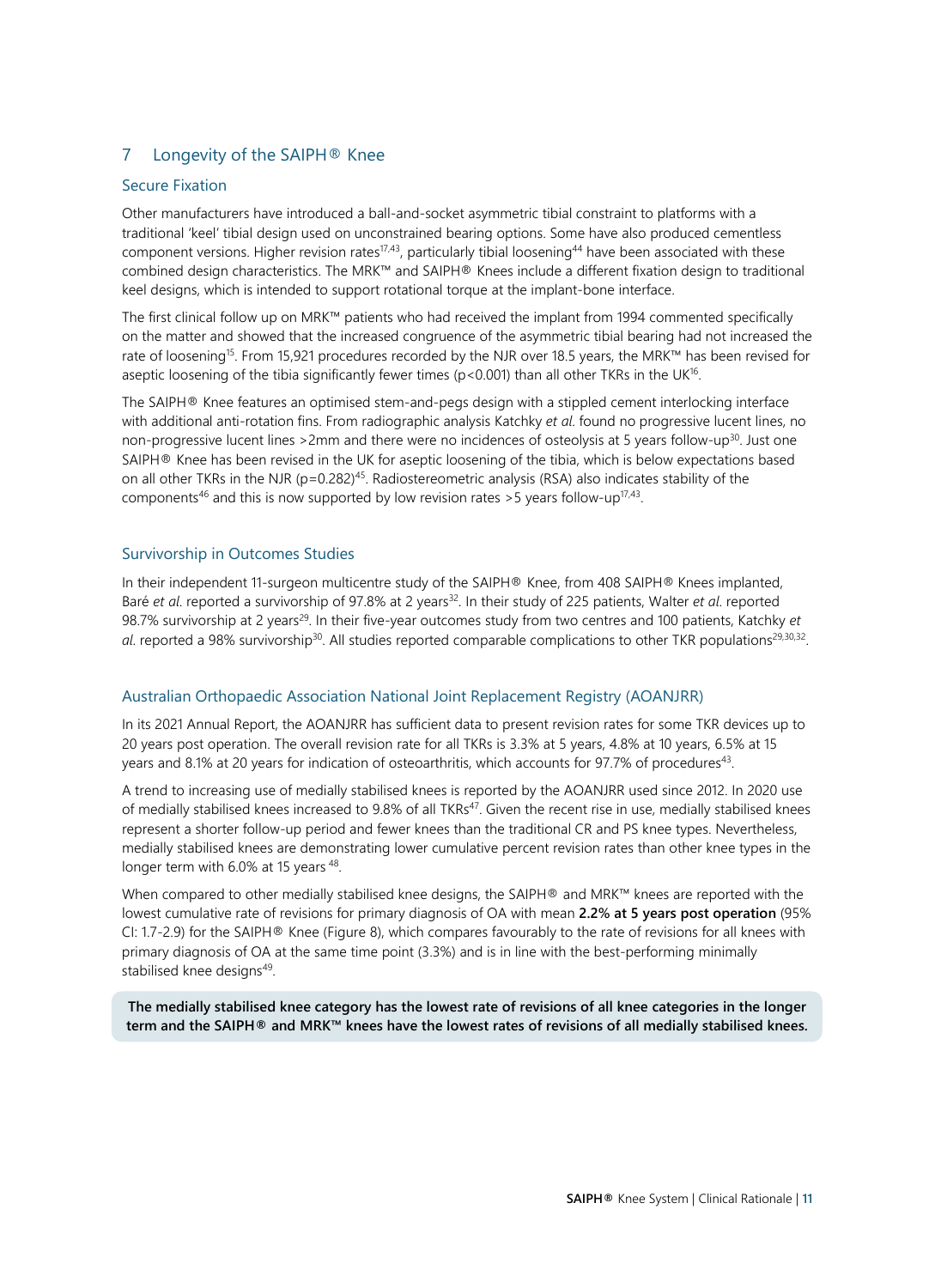| Insert                    | N<br>Revised Total | N     | 1Yr           | 3 Yrs            | 5 Yrs            | 10 Yrs        | 15 Yrs        | 20 Yrs |
|---------------------------|--------------------|-------|---------------|------------------|------------------|---------------|---------------|--------|
| <b>GMK Sphere Primary</b> | 291                | 12844 | 1.3(1.1, 1.5) | 2.9(2.6, 3.3)    | $3.4$ (3.0, 3.9) |               |               |        |
| Evolution                 | 210                | 9168  | 0.9(0.7, 1.1) | $2.4$ (2.1, 2.8) | 3.3(2.8, 3.8)    |               |               |        |
| <b>SAIPH</b>              | 60                 | 4073  | 0.5(0.3, 0.8) | 1.8(1.4, 2.4)    | 2.2(1.7, 2.9)    |               |               |        |
| Advance II                | 123                | 1696  | 1.8(1.3, 2.5) | $4.5$ (3.6, 5.6) | 5.5(4.5, 6.7)    | 7.3(6.1, 8.7) | 8.2(6.8, 9.9) |        |
| Advance                   | 39                 | 733   | 1.5(0.8, 2.7) | $4.6$ (3.3, 6.4) | $5.3$ (3.8, 7.2) | 6.2(4.5, 8.4) |               |        |
| <b>MRK</b>                | 20                 | 675   | 0.8(0.3, 1.8) | 2.3(1.4, 3.8)    | 2.5(1.5, 4.1)    | 3.7(2.3, 5.9) |               |        |
| <b>TOTAL</b>              | 743                | 29189 |               |                  |                  |               |               |        |

Figure 8 AOANJRR cumulative percent revision of primary total knee replacement with a medially stabilised design (primary diagnosis OA[\)49.](#page-17-20) 

## National Joint Registry (NJR)

Medially stabilised knees have been a regular feature of the NJR, despite not being recognised as a separate category. Over 25,000 medially stabilised knees have been recorded since the NJR started collecting data in 200[317.](#page-16-17) The majority of those procedures used the MRK™. In its 2021 Annual Report including data up to 31 December 2020, the NJR includes 1,855 SAIPH® Knees and a cumulative revision rate of **1.42% at 5 years post operation** (95% CI: 0.89-2.25), which is lower than the 5-year revision rate for the MRK™.

In the most recent Summary Data Report from the NJR on the SAIPH® Knee (February 2022), data is reported for 2,374 knees (2,103 patients) with mean implantation time of 3.1 years, maximum 12.1 years<sup>45</sup>. Overall 25 knees have been revised (1%) and the reported cumulative revision rate is **2.2% at 9 years post operation** (95% CI: 1.0-4.9), which compares well to the 9-year cumulative revision rate of 3.0% (95% CI: 2.9-3.0) for all TKRs in the  $NIR<sup>45</sup>$ .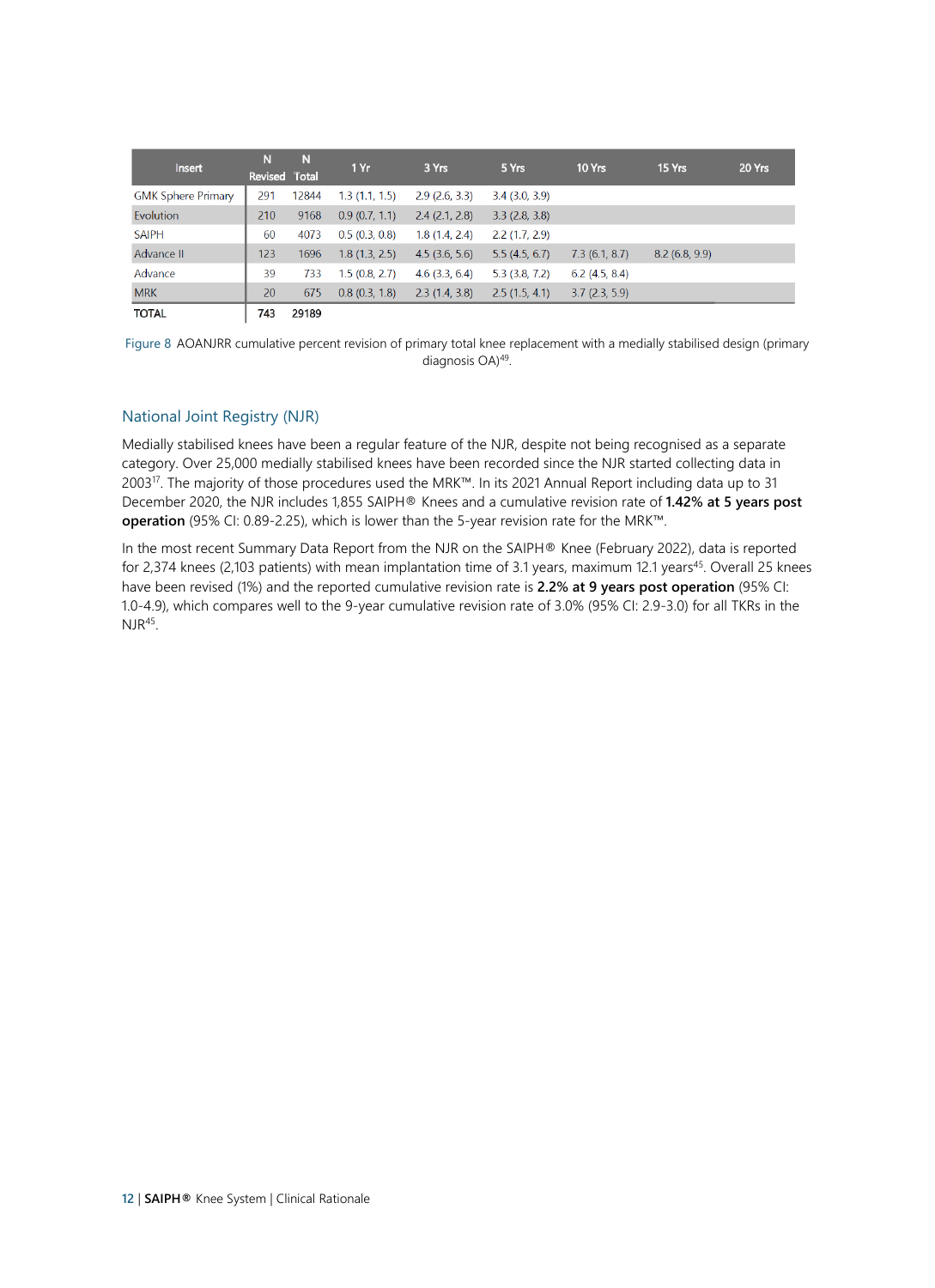# 8 Orthopaedic Data Evaluation Panel (ODEP)

ODEP provide a service evaluation for TKR ratings and award ratings based on ongoing assessment of implant performance (rate of revision), and the number of patients for which principally UK data is available. The registries and clinical studies described in this document report excellent rates of survivorship for the SAIPH® Knee, with cumulative revision rates lower than the average TKR revision rates and among the lowest of all available devices<sup>17,[43,](#page-17-14)45</sup>

Within the MatOrtho® philosophy for safe introduction of new technology, the SAIPH® Knee was released with limited availability and under closely monitored use over the first 10 years. To ensure versions of implant brands are reported appropriately, ODEP separate devices into their available constructs. For the SAIPH® Knee, this means separating UK data for SAIPH® Knee procedures with no patella, with a cementless patella and with a cemented patella. Consequently, cohorts on which ODEP ratings are based for each construct remain small. The SAIPH® Knee is most commonly used in the UK without a patella resurfacing and so a longer rating is available for this construct. In all categories, the SAIPH® Knee revision rates are considerably lower than the requirement for each rating. ODEP ratings are shown in Figure 9.

The SAIPH® Knee is demonstrating exceptional performance with a consistent low revision rate and, as the number of patients who receive it grows, is on track to receive an ODEP 10A\* rating.



Figure 9 ODEP ratings for SAIPH® Knee constructs.

For those interested in ODEP ratings, further information on ODEP criteria and use of ratings by hospitals can be found on the ODEP website [www.odep.org.uk](http://www.odep.org.uk/)<sup>[25,](#page-16-25)[50,](#page-17-21)51</sup>.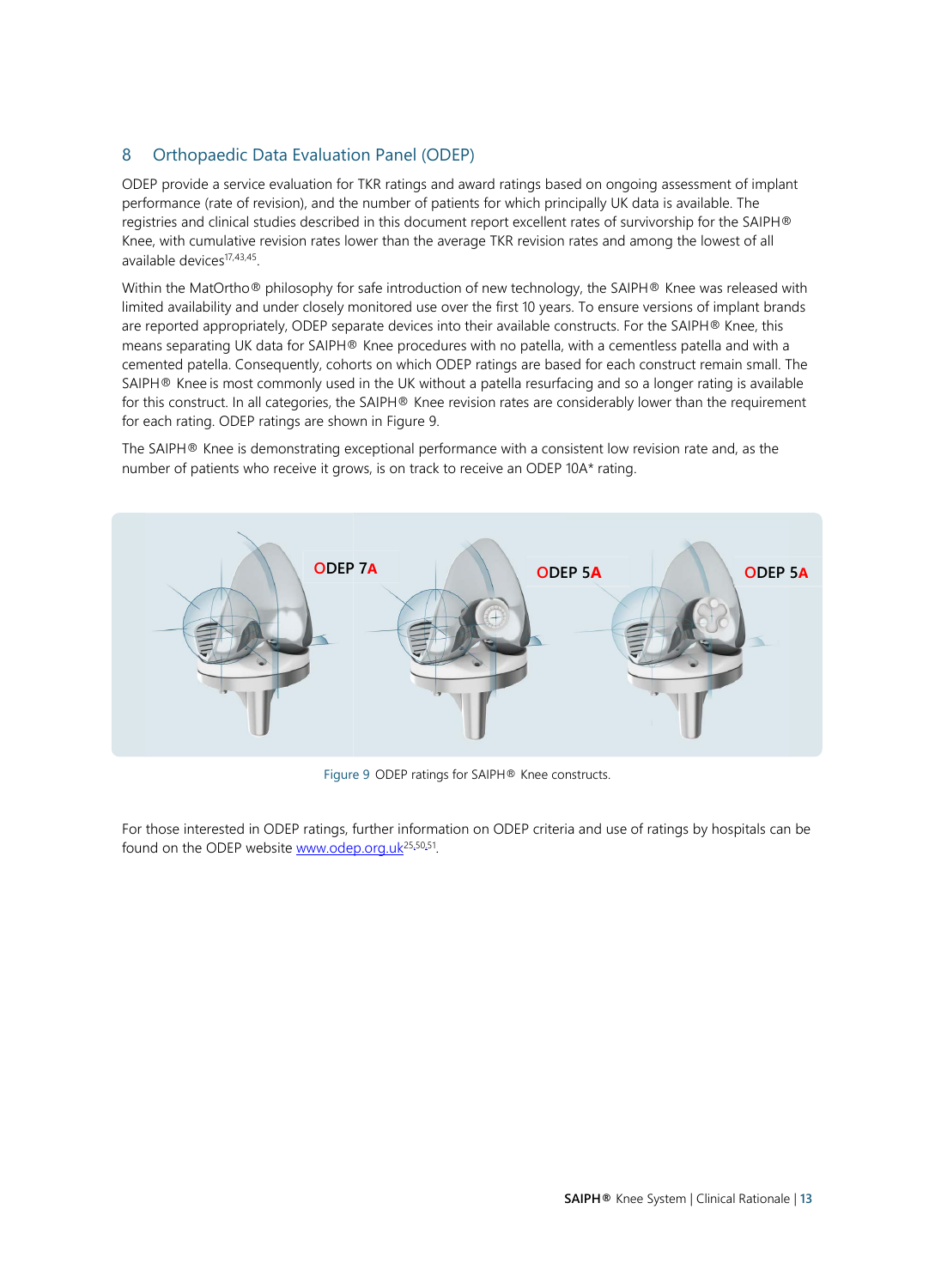# 9 Summary: Supporting Evidence-Based Decisions

New technologies are essential to advance quality of care. MatOrtho® introduces innovative technologies gradually and responsibly, so that fewer patients are exposed to potential risk of failure whilst, as the evidence grows, as many patients as possible can ultimately benefit. Proper surveillance ensures that surgeons can uphold their responsibility for evidence-based decision making.

Since it was first introduced, surveillance activities for the SAIPH® Knee have included: functional studies investigating kinematics, ROM and stability throughout ROM; inventor-surgeon patient outcomes; independent non-inventor multicentre study outcomes; single-surgeon studies comparing outcomes with established TKR device; development of registry data; and independent review of data (ODEP).

SAIPH $\textsuperscript{®}$  Knee clinical studies are consistently reporting excellent outcomes<sup>30,32</sup>. The SAIPH $\textsuperscript{®}$  Knee ODEP ratings<sup>25,[51](#page-17-22)</sup> are on track for and showing better outcomes than others that already have a 10A\* rating. Registry data continues to demonstrate superior performance of the SAIPH® Knee when compared to other technologies<sup>43,[45,](#page-17-16)49</sup>.

A combination of normal tibiofemoral and patellofemoral function is necessary for high-end knee function<sup>52,53</sup>. By demonstrating inherent stability throughout the full range of motion<sup>7,[27,](#page-16-27)[30,](#page-17-1)[33](#page-17-3)</sup> without compromising freedom of movement<sup>7,[27,](#page-16-27)[28,](#page-16-28)[30,](#page-17-1)32</sup>, SAIPH® Knee patients are more likely to be satisfied with the results of their operation than is reported elsewhere<sup>30,[32,](#page-17-2)[40,](#page-17-11)[41,](#page-17-12)42</sup>.

#### **The SAIPH® Knee has a very positive and broad spectrum of data to support surgeon and hospital evidence-based decision-making processes.**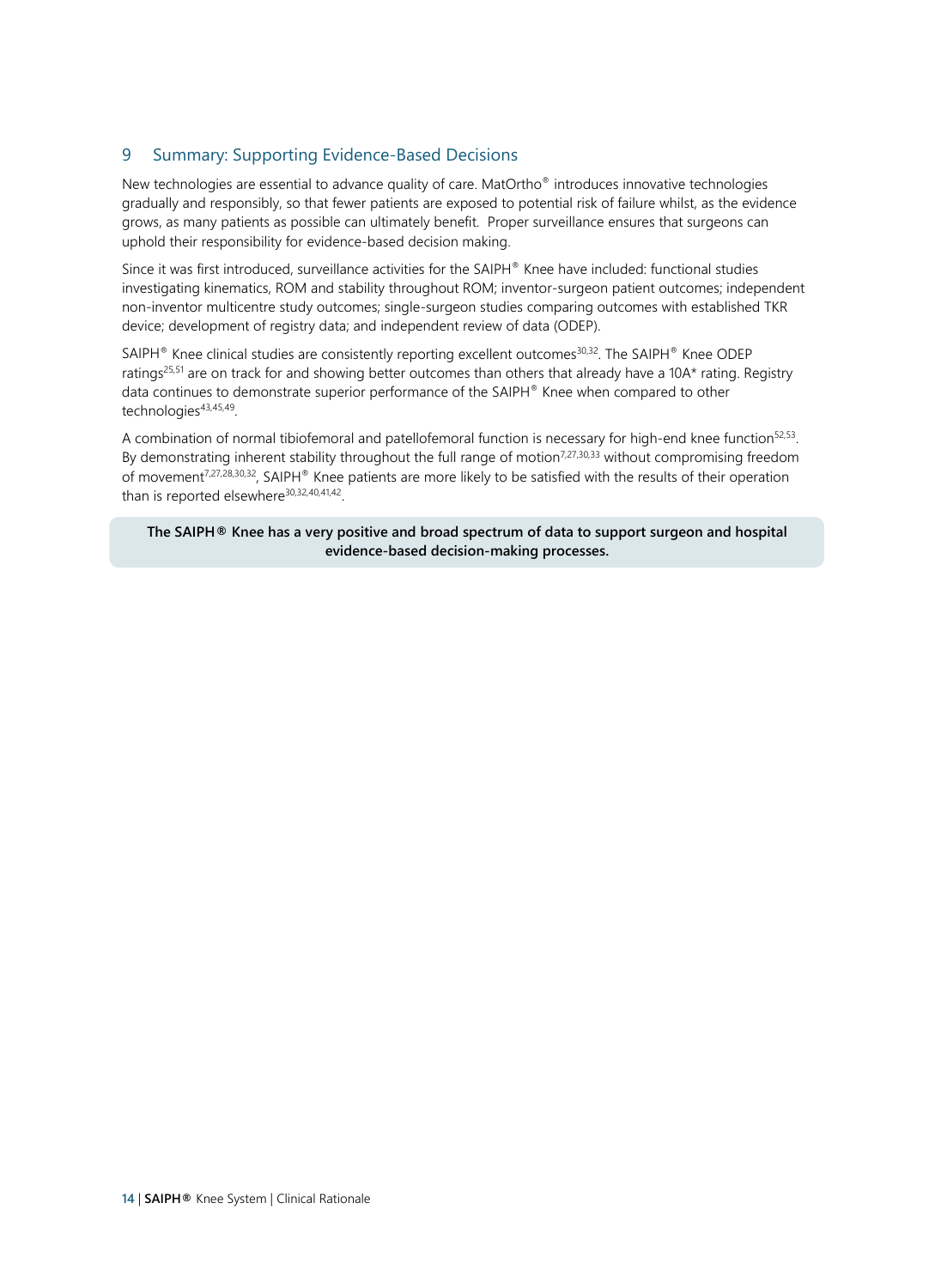# 10 Key Literature

Fluoroscopic motion study confirming the stability of a medial pivot design total knee arthroplasty. Shimmin A, Martinez Martos S, Owens J, Iorgulescu AD, Banks S. The Knee. 2015; 22(6):522-526.

## *Abstract*

Background: The ideal total knee arthroplasty should provide maximum range of motion and functional stability for all desired daily activities. The SAIPH® (MatOrtho; UK) knee has a medial pivot knee kinematic pattern designed to achieve medial stability and an asymmetric posterior translation of the lateral femoral condyle during knee flexion and in this way attempts to mimic the natural knee motion. This study aims to analyse knee kinematics of the SAIPH® total knee arthroplasty (TKA) by videofluoroscopy during four different weight-bearing activities.

Methods: Fourteen consecutive patients operated on by a single surgeon, with a minimum follow-up of 24 months were included in this IRB-approved study. There were no exclusions based on patient's functional level. A medially conforming knee was implanted in all cases. Participants in the study were asked to perform the clinically relevant functional activities of pivoting, kneeling, lunging and step-up/down activities while their knee motion was recorded by videofluoroscopy.

Results: Maximum knee flexion during the kneeling activity mean 127° (100°-155°). An asymmetric posterior translation of the lateral femoral condyle (LFC) was observed during pivoting, kneeling, lunging and stepping. No paradoxical anterior translation of the femoral condyles was observed in any activity.

Conclusion: The kinematics observed in this implant are similar in pattern, although smaller in magnitude, to normal functional knees, showing a posterior translation of the lateral femoral condyle during knee flexion, with internal rotation of the tibia, and no paradoxical anterior motion in any of the four weight bearing activities.

## Medial ball and socket total knee arthroplasty. Five-year clinical results.

Katchky AM, Jones CW, Walter WL, Shimmin AS. The Bone & Joint Journal. 2019; 101-B (1 Supple A): 59-65.

## *Abstract*

*Aims*: Between 15% and 20% of patients remain dissatisfied following total knee arthroplasty (TKA). The SAIPH knee system (MatOrtho, Surrey, United Kingdom) is a medial ball and socket TKA that has been designed to replicate native knee kinematics in order to maximize the range of movement, stability, and function. This system is being progressively introduced in a stepwise fashion, with this study reporting the mid-term clinical and radiological outcomes.

*Patients and Methods*: A retrospective review was undertaken of the first 100 consecutive patients with five-year follow-up following SAIPH TKA performed by the senior authors. The data that were collected included the demographics of the patients, clinical findings, the rate of intraoperative ligamentous release, patient-reported outcome measures (PROMS), radiological assessment, complications, and all-cause revision. Revision data were cross-checked with a national registry.

*Results*: A total of 100 TKAs in 92 patients were included. Three patients died (three TKAs) and a further two TKAs were revised. Of the remaining 95 TKAs, five-year follow-up data were available for 81 TKAs (85%) in 87 patients. There were significant improvements in all PROMs and high satisfaction. The mean ROM at final follow-up was from 0° (full extension) to 124° flexion. There were seven major complications (7%): one infection, two deep vein thromboses, one cerebrovascular event, and two patients with stiffness requiring a manipulation under anaesthesia. Two patients required a lateral retinacular release to optimize patellar tracking in valgus knees; no additional ligament releases were performed in any patient. Radiological analysis demonstrated no evidence of implant-related complications.

*Conclusion*: These results demonstrate satisfactory clinical and radiological outcomes at five years following a medial ball and socket TKA. The complication and revision rates are consistent with those previously reported for patients undergoing TKA. These results demonstrate the safety and efficacy of the SAIPH Knee TKA system and support its wider use.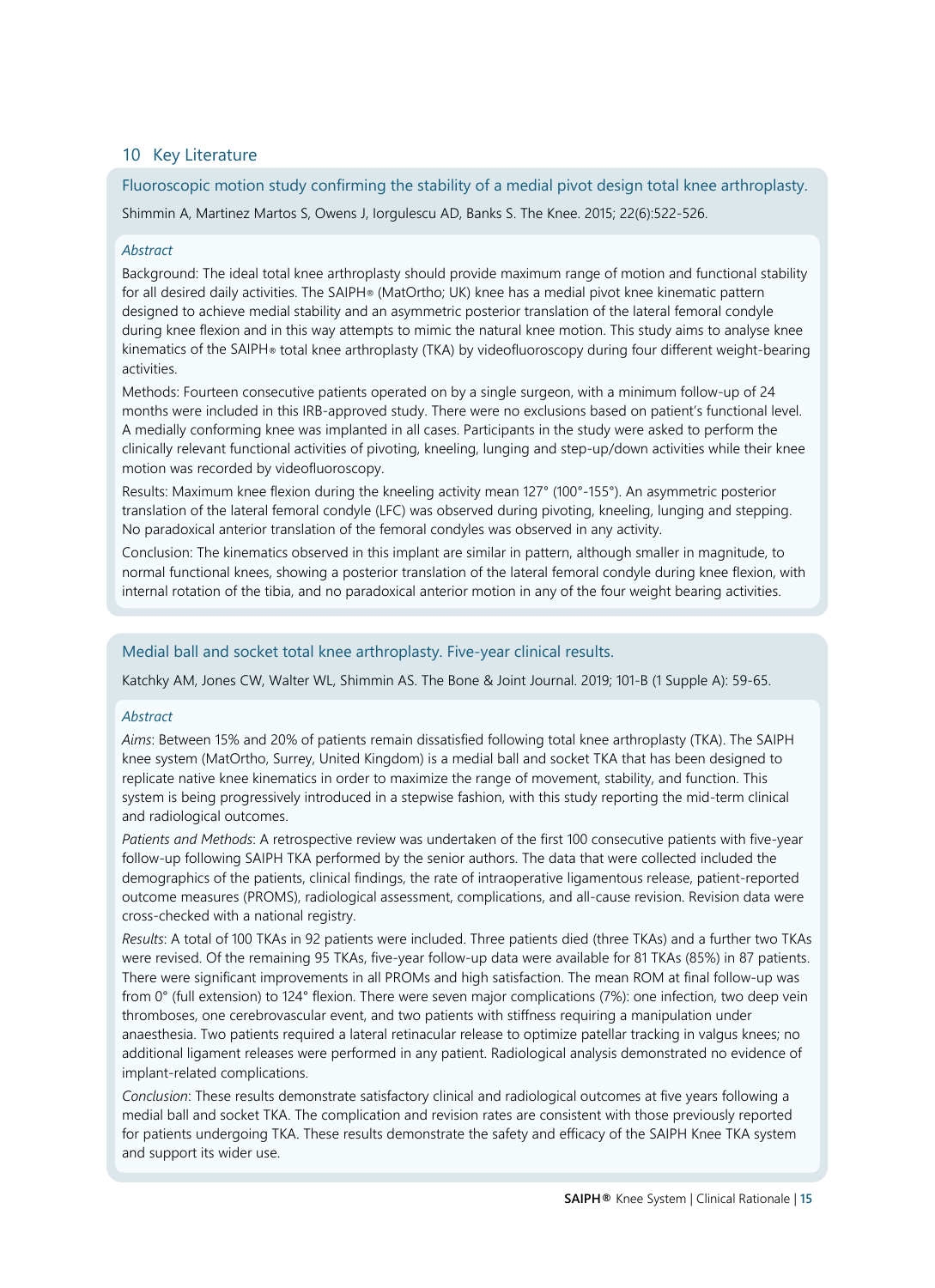A Single Surgeon Series comparing the Outcomes of a Cruciate Retaining and Medially-Stabilised Total Knee Arthroplasty using Kinematic Alignment Principles.

French SR, Munir DS, Brighton R. Journal of Arthroplasty. 2019; doi:<https://doi.org/10.1016/j.arth.2019.09.021>

## *Abstract*

*Aims*: Total Knee Arthroplasty (TKA) designs are developed to optimize kinematics and improve patient satisfaction. The Cruciate Retaining (CR) and Medially-Stabilised (MS) TKA designs have reported good midterm follow up outcomes. However, reasons for consistently high rates of patient dissatisfaction following a TKA remain poorly understood. To further investigate this, we compared the short-term functional outcomes and quality of life, using patient-reported outcome measures (PROMs) and Range of Motion (ROM), between a CR and MS TKA.

*Methods*: A prospective comparison was made between 2 groups (44 CR-TKA vs 46 MS-TKA). The KOOS, KOOS-12, KOOS-Shortform, KOOS-JR, Oxford Knee Score, WOMAC, UCLA Activity Scale, and EQ-5D-5L were completed pre-operatively and one year post-operatively. The Forgotten Joint Score (FJS) and VAS-satisfaction were completed at one year post-operatively. ROM was collected pre-operatively and one year post-operatively.

*Results*: Patients who underwent an MS-TKA scored significantly better than the CR-TKA on the FJS (MS= 79.87,  $CR = 63.8$ , p =.005), the KOOS-12 Quality of Life subscale (MS= 82.8, CR= 74.4, p= 0.43) and the KOOS Quality of Life subscale (MS= 82.8, CR= 74.6, p= 0.44). There was no difference between the groups in all assessed PROMs or ROM, pre-operatively and one year post-operatively.

*Conclusion*: Patients who underwent the MS-TKA scored significantly better on the FJS and the quality of life subscale of the KOOS and KOOS-12 than those who underwent a CR-TKA. All other assessed PROMs and ROM were comparable between the two groups and demonstrated that both implants facilitated symptom relief and improved daily function at one year post-operatively. These findings suggest that at short-term follow-up, the MS device is more likely to allow a patient to "forget" that a joint has been replaced and restore their quality of life. Long-term assessment of MS-TKA design outcomes in larger cohorts is recommended.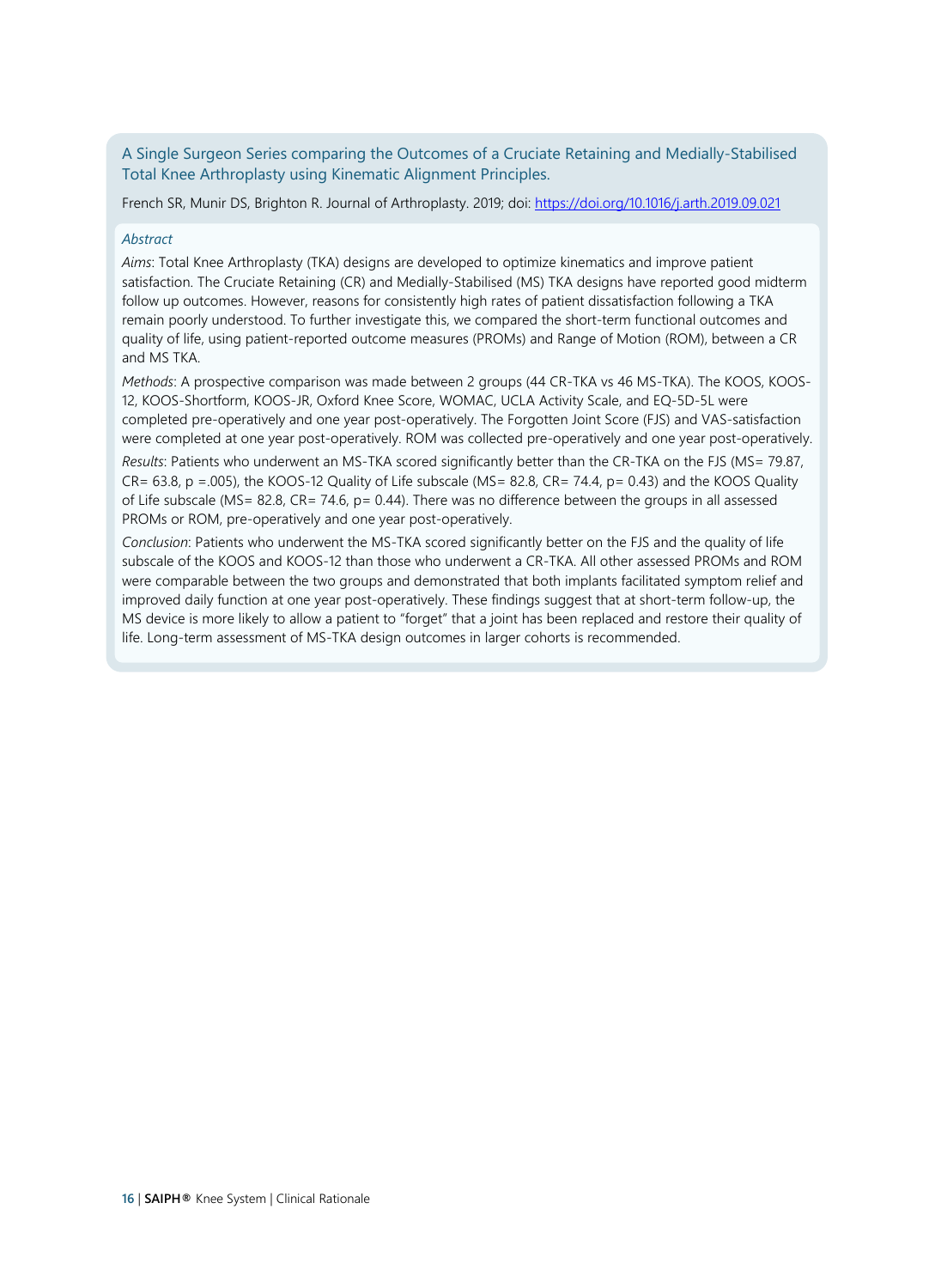# <span id="page-16-0"></span>12 References

- <span id="page-16-1"></span>1 MatOrtho® data, 1 May 2022.
- <span id="page-16-2"></span>2 Pinskerova V, Maquet P, Freeman MAR. Writings on the knee between 1836 and 1917. J Bone Joint Surg Br. 2000; 82(8): 1100-1102.
- <span id="page-16-3"></span>3 Iwaki H, Pinskerova V, Freeman MA. Tibiofemoral movement 1: the shapes and relative movements of the femur and tibia in the unloaded cadaver knee. J Bone Joint Surg Br. 2000; 82(8):1189-95.
- <span id="page-16-4"></span>4 Hill PF, Vedi V, Williams A, Iwaki H, Pinskerova V, Freeman MA. Tibiofemoral movement 2: the loaded and unloaded living knee studied by MRI. J Bone Joint Surg Br. 2000; 82(8):1196-8.
- <span id="page-16-5"></span>5 Johal P, Williams A, Wragg P, Hunt D, Gedroyc W. Tibio-femoral movement in the living knee. A study of weight bearing and non-weight bearing knee kinematics using 'interventional' MRI. J Biomech. 2005; 38(2):269-76.
- <span id="page-16-6"></span>6 Shannon FJ, Cronin JJ, Cleary MS, Eustace SJ, Byrne JMO. The posterior cruciate ligament-preserving total knee replacement: do we 'preserve' it? A radiological study. JBJS(Br). 2007; 89-B:766-771.
- <span id="page-16-7"></span>7 Shimmin A, Martinez Martos S, Owens J, Iorgulescu AD, Banks S. Fluoroscopic motion study confirming the stability of a medial pivot design total knee arthroplasty. The Knee. 2015; 22(6): 522-526.
- <span id="page-16-8"></span>8 Eckhoff DG, Montgomery WK, Stamm ER and Kilcoyne RF. Location of the Femoral Sulcus in the Osteoarthritic Knee. J of Arthrop. 1996; 11 (2): 163-165.
- <span id="page-16-9"></span>9 Iranpour F, Merican AM, Dandachli W, Amis AA, Cobb JP. The geometry of the trochlear groove. Clin Orthop Relat Res. 2010; 468(3):782-8.
- <span id="page-16-10"></span>10 Katchburian MV, Bull AM, Shih YF, Heatley FW, Amis AA. Measurement of patellar tracking: assessment and analysis of the literature. Clin Orthop Relate Res. 2003; 412: 241-59.
- <span id="page-16-11"></span>11 Schindler OS. The controversy of patellar resurfacing in total knee arthroplasty: Ibisne in medio tutissimus? Knee Surg Sports Traumatol Arthrosc. 2012; 20:1227-1244 (ref. Figure 8, p1233).
- <span id="page-16-12"></span>12 Rhee SJ, Hossain F, Konan S, Ashby E and Haddad F. Patellar Tracking: A Comparison of an Implant with a Lateralised Trochlear Groove Compared to a Conventional Posterior Stabilised Design. J Bone Joint Surg Br 2012; 94-B no. SUPP IX 90.
- <span id="page-16-13"></span>13 Kulkarni SK, Freeman MA, Poal-Manresa JC, Asencio JI, Rodriguez JJ. The patellofemoral joint in total knee arthroplasty: is the design of the trochlea the critical factor? J Arthroplasty. 2000; 15(4):424-9.
- <span id="page-16-14"></span>14 Amin A, Al-Taiar A, Sanghrajka AP, Kang N, Scott G. The early radiological follow-up of a medial rotational design of total knee arthroplasty. Knee 2008; 15(3):222-6.
- <span id="page-16-15"></span>15 Mannan K and Scott G. The Medial Rotation total knee replacement: a clinical and radiological review at a mean followup of six years. J Bone Joint Surg Br. 2009; 91(6):750-6.
- <span id="page-16-16"></span>16 National Joint Registry. Implant Summary Report for the MRK. Summary.Report.KP\_Femoral\_MRK.18/02/2022.
- <span id="page-16-17"></span>17 National Joint Registry for England, Wales, Northern Ireland and the Isle of Man. 18th Annual Report, 2021: Surgical data to 31 December 2020[. www.njrreports.org.uk.](http://www.njrreports.org.uk/)
- <span id="page-16-18"></span>18 Moonot P, Mu S, Railton GT, Field RE, Banks SA. Tibiofemoral kinematic analysis of knee flexion for a medial pivot knee. Knee Surg Sports Traumatol Arthrosc. 2009; 17(8):927-34.
- <span id="page-16-19"></span>19 Moonot P, Shang M, Railton GT, Field RE, Banks SA. In vivo weight-bearing kinematics with medial rotation knee arthroplasty. Knee. 2010; 17(1):33-7.
- <span id="page-16-20"></span>20 Molloy D, Jenabzadeh R, Walter W and Hasted T. Sagittal Stability in Three Different Knee Designs. A Single Centre Independent Review. Bone Joint J 2013; 95-B SUPP 15 85. Presented ISTA, Sydney, 2012 and The Great Debate, London, 2013.
- <span id="page-16-21"></span>21 Pritchett JW. Patients prefer a bicruciate-retaining or the medial pivot total knee prosthesis. J Arthroplasty. 2011; 26(2): 224-8.
- <span id="page-16-22"></span>22 Jonas SC, Argyropoulos M, Al-Hadithy N, Korycki M, Lotz B, Deo SD, Satish V. Knee arthroplasty with a medial rotating total knee replacement. Midterm clinical findings: A district general experience of 38 cases. The Knee. 2015; 22(2): 122-5.
- <span id="page-16-23"></span>23 Hossain F, Patel S, Rhee SJ, Haddad FS. Knee arthroplasty with a medially conforming ball-and-socket tibiofemoral articulation provides better function. Clin Orthop Relat Res. 2011; 469(1):55-63.
- <span id="page-16-24"></span>24 Kooijman CM and van Stralen GMJ. Having the confidence to change for a more stable future. Presented at The Great Debate, London, 2013.
- <span id="page-16-25"></span>25 Orthopaedic Data Evaluation Panel (ODEP). Latest ODEP ratings can be found at [www.odep.org.uk](http://www.odep.org.uk/)
- <span id="page-16-26"></span>26 Dennis DA, Komistek RD, Stiehl JB, Walker SA and Dennis KN. Range of Motion after Total Knee Arthroplasty: The Effect of Implant Design and Weight-Bearing Conditions. J. Arth. 1998; 13(7): 748-752.
- <span id="page-16-27"></span>27 Jacobs H, Jones C, Brighton R, Redgment A, Talbot S and Walter WL. Sagittal Stability: KT1000 and PROMs. Presented at the Forever Active Forum, Valencia, 2019.
- <span id="page-16-28"></span>28 French SR, Munir DS and Brighton R. A Single Surgeon Series comparing the Outcomes of a Cruciate Retaining and Medially-Stabilised Total Knee Arthroplasty using Kinematic Alignment Principles. J. Arth. 2019; doi: [https://doi.org/10.1016/j.arth.2019.09.021.](https://doi.org/10.1016/j.arth.2019.09.021)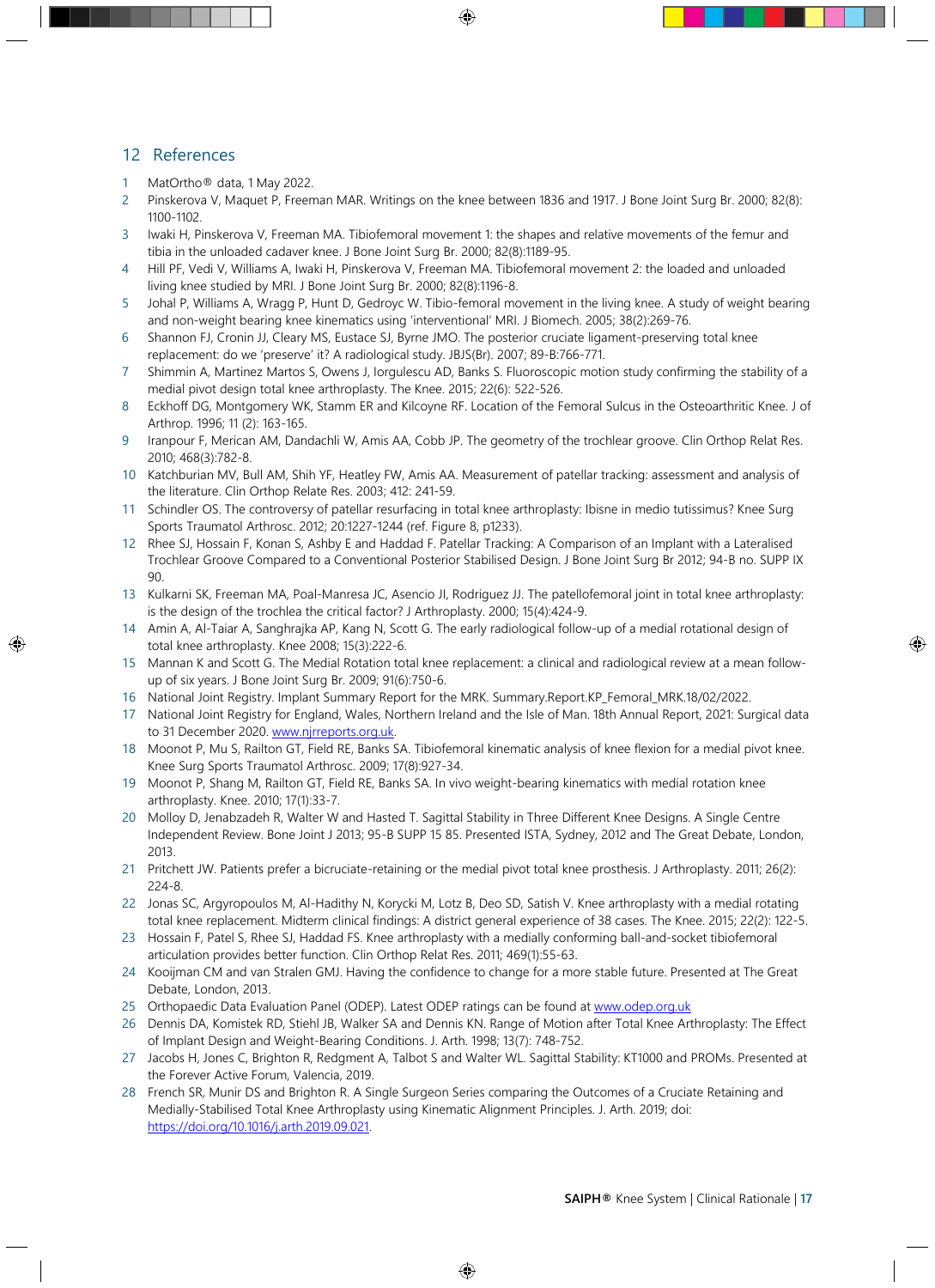- <span id="page-17-0"></span>29 Walter WL, Shimmin A, Richards L and McDonald L. SAIPH® Medial Ball and Socket Knee: 2-year Follow-Up of the First 200 Patients. Presented at the AOA ASM, Brisbane, 2016.
- <span id="page-17-1"></span>30 Katchky AM, Jones CW, Walter WL, Shimmin AS. Medial ball and socket total knee arthroplasty. Five-year clinical results. Bone Joint J. 2019; 101-B (1 Supple A): 59-65.
- <span id="page-17-10"></span>31 Katchky A, Shimmin A, Jones C and Walter WL. Minimum 5-year Follow-Up of the SAIPH® Medial Ball and Socket TKR. Presented at the AOA ASM, Adelaide, 2017.
- <span id="page-17-2"></span>32 Baré J. The SAIPH medial stabilized total knee arthroplasty: A multi-centre 2-year outcome study across Australia & New Zealand. Presented at Arthroplasty Society of Australia ASM, Adelaide, 2021
- <span id="page-17-3"></span>33 Munir S, Molloy D, Hasted T, Jack CM, Shimmin A and Walter WL. Sagittal Stability in Four Different Knee Designs. A Single Centre Independent Review. Orthopaedic Proceedings. 2016; 98-B (SUPP 4): 113. Presented at ISTA 27th Annual Congress, Kyoto, 2014.
- <span id="page-17-6"></span>34 Kalairajah Y, Azurza K, Hulme C, Molloy S and Drabu KJ. Health outcome measures in the evaluation of total hip arthroplasties – a comparison between the Harris hip score and the Oxford hip score. J Arthroplasty 20(8): 1037, 2005.
- <span id="page-17-4"></span>35 Paradowski PT, Bergman S, Sundén-Lundius A, Lohmander LS and Roos EM. Knee complaints vary with age and gender in the adult population. Population-based reference data for the Knee injury and Osteoarthritis Outcome Score (KOOS). BMC Musculoskeletal Disorders. 2006, 7:38.
- <span id="page-17-5"></span>36 Eckhard L, Munir S, Wood D, Talbot S, Brighton R, Walter WL, Bare J*.* The KOOS-12 shortform shows no ceiling effect, good responsiveness and construct validity compared to standard outcome measures after total knee arthroplasty. *Knee Surg Sports Traumatol Arthrosc* (2020). https://doi.org/10.1007/s00167-020-05904-x
- <span id="page-17-7"></span>37 Thomsen MG, Latifi R, Kallemose T, Husted H, Troelsen A. Does knee awareness differ between different knee arthroplasty prostheses? A matched, case-control, cross-sectional study. BMC Musculoskeletal Disorders. 2016; 17:141.
- <span id="page-17-8"></span>38 Thienpont E, Opsomer G, Koninckx A and Houssiau F. Joint awareness in different types of knee arthroplasty evaluated with the Forgotten Joint score. J Arth. 2014; 29(1):48-51.
- <span id="page-17-9"></span>39 Behrend H, Giesinger K, Giesinger JM and Kuster MS. The "Forgotten Joint" as the Ultimate Goal in Joint Arthroplasty. J.Arth. 2012; 27(3): 430-436.e1.
- <span id="page-17-11"></span>40 Baker PN, van der Meulen JH, Lewsey J, Gregg PJ. The role of pain and function in determining patient satisfaction after total knee replacement. Data from the National Joint Registry for England and Wales. J Bone Joint Surg Br. 2007; 89(7): 893.
- <span id="page-17-12"></span>41 Noble PC, Conditt MA, Cook KF and Mathis KB. Patient expectations affect satisfaction with total knee arthroplasty. Clin Orthop Rel Res. 2006; 452: 35–43.
- <span id="page-17-13"></span>42 Bourne RB, Chesworth BM, Davis AM, Mahomed NN and Charron KDJ. Patient Satisfaction after Total Knee Arthroplasty: Who is Satisfied and Who is Not? Clin Orthop Rel Res. 2010; 468: 57–63.
- <span id="page-17-14"></span>43 Australian Orthopaedic Association National Joint Replacement Registry. Hip, Knee & Shoulder Arthroplasty: 2021 Annual Report. Adelaide: AOA. 2021: Table KT7 https://aoanjrr.sahmri.com.
- <span id="page-17-15"></span>44 Australian Orthopaedic Association. NJRR Hip and Knee Arthroplasty, Annual Report 2018: Prosthesis Investigations. https://aoanjrr.sahmri.com/documents/10180/578081/Advance%20%26%20Advance%20Combination.
- <span id="page-17-16"></span>45 National Joint Registry. Implant Summary Report for the SAIPH® Knee. Summary.Report.KP\_Femoral\_Saiph.18/02/2022.
- <span id="page-17-17"></span>46 Schmid FA, Nivbrant O, Yates PJ. Radiostereometric Analysis of the Medial Rotation SAIPH® Knee. White paper. 2019
- <span id="page-17-18"></span>47 Australian Orthopaedic Association National Joint Replacement Registry. Hip, Knee & Shoulder Arthroplasty: 2021 Annual Report. Adelaide: AOA. 2021: Figure KT21[. https://aoanjrr.sahmri.com.](https://aoanjrr.sahmri.com/)
- <span id="page-17-19"></span>48 Australian Orthopaedic Association National Joint Replacement Registry. Hip, Knee & Shoulder Arthroplasty: 2021 Annual Report. Adelaide: AOA. 2021: Table KT20. https://aoanjrr.sahmri.com.
- <span id="page-17-20"></span>49 Australian Orthopaedic Association National Joint Replacement Registry. Hip, Knee & Shoulder Arthroplasty: 2021 Annual Report. Adelaide: AOA. 2021: Table KT21[. https://aoanjrr.sahmri.com.](https://aoanjrr.sahmri.com/)
- <span id="page-17-21"></span>50 ODEP criteria introduced in 2018 are explained at: http://www.odep.org.uk/Portals/0/Forms/Criteria/ODEP\_Criteria\_Knees.pdf.
- <span id="page-17-22"></span>51 For ODEP statement on use of ratings by hospitals see: www.odep.org.uk/ODEPExplained/toHospitals.aspx.
- <span id="page-17-23"></span>52 Nakagawa SMD, Kadoya Y, Todo S, Kobayashi A, Sakamoto H, Freeman MAR and Yamano Y. Tibio-femoral movement 3: full flexion in the living knee studied by MRI. J Bone Joint Surg Br. 2000; 82B: 1199–2000.
- <span id="page-17-24"></span>53 Moro-oka T, Matsuda S, Miura H, Nagamine R, Urabe K, Kawano T, Higaki H, Iwamoto Y. Patellar tracking and patellofemoral geometry in deep knee flexion. Clin Orthop Relat Res. 2002; 394:161-8.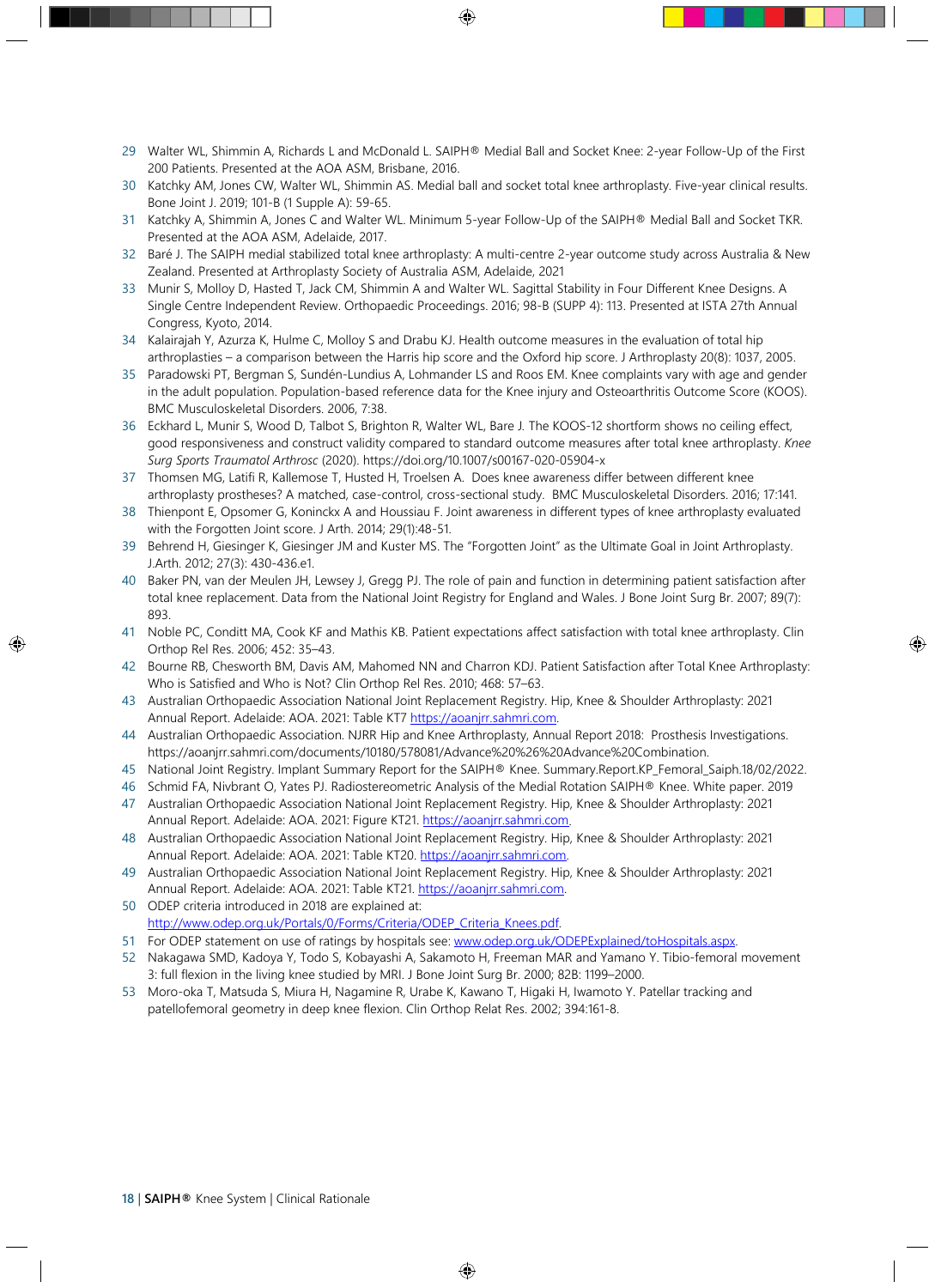# <span id="page-18-0"></span>13 Notes